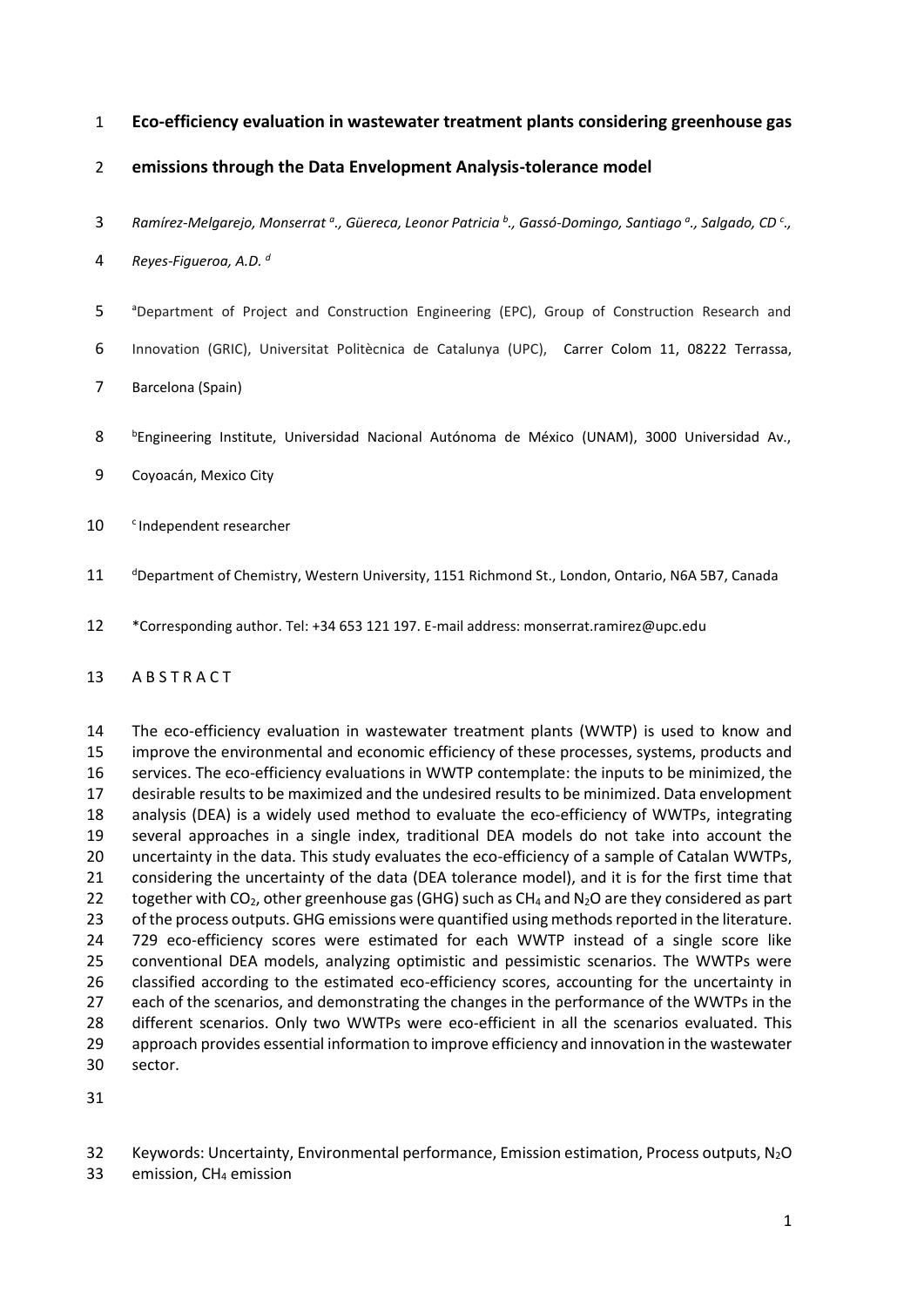#### **1. Introduction**

 The concept of eco-efficiency dates back to the 1970s as the concept of "environmental efficiency" (Huppes and Ishikawa 2007). The term eco-efficiency was introduced in the late 1980s and appeared in the academic literature for the first time in 1989 (Georgopoulou et al. 2014). It was defined as the relationship between the amount of environmental impact and the added value (Gómez et al. 2018; Schaltegger and Sturm 1989). Others define eco-efficiency as a key element to promote fundamental changes in the way societies produce and consume resources and, therefore, to measure progress in green growth (Huppes and Ishikawa 2007). Eco-efficiency plays an important role in expressing how efficient economic activity is concerning to the goods and services of nature. The concept of eco-efficiency has been adopted to use and demonstrate as a practical tool, to improve both the economic and environmental benefits of an activity or sector (Huppes and Ishikawa 2007). Eco-efficiency differs from sustainability in that eco-efficiency does not measure social aspects. The World Business Council for Sustainable Development (WBCSD) defines eco-efficiency as the relationship between the value of the 16 product or service and the environmental influence (GDRC 2019).

 In recent years, eco-efficiency assessment has become popular as a management system, which attempts to balance and evaluate environmental and economic performance in different sectors (GDRC 2019; Gómez et al. 2018), such as the industry sector of the water and sanitation (Caiado et al. 2017; Gómez et al. 2018; Molinos-Senante, Donoso, et al. 2016). A wastewater treatment plant (WWTP) is a facility that uses a combination of several processes to treat domestic and industrial wastewater, and remove pollutants (Gémar et al. 2018; Gómez et al. 2018; Hreiz et al. 2015). Wastewater treatment plants are a productive unit that uses resources (energy and materials) to eliminate pollutants contained in wastewater, and discharge the raw or partially treated effluent to the environment (Gómez et al. 2018; Ren and Liang 2017). It is essential to quantify the eco-efficiency of WWTPs to improve performance, reduce operating costs, 27 determine operating success, identify and track trends, prioritize actions and identify areas for improvement (Gémar et al. 2018; Molinos-Senante, On Sala-Garrido, et al. 2016). The evaluation of co-efficiency is a useful tool to improve the sustainability of WWTPs. However, it is a complex task that requires the integration of various performance indicators in a single index (Gómez et al. 2018).

 A Life-Cycle Assessment (LCA) is a robust method used to quantify the global environmental impact of a product or service (based on a functional unit), it can include social variables in its evaluation through the Social-LCA, and economic aspects through Life Cycle Costing (LCC) (García Besné et al. 2018). The Data Envelopment Analysis (DEA) is a method that has been used to evaluate the eco-efficiency of WWTPs, it provides a synthetic performance index that integrates multiple inputs and outputs (economic and environmental) (Cooper et al. 2007; Gémar et al. 2018), and furthermore, it allows integrating environmental impacts in the eco- efficiency evaluation as undesired results(Gómez et al. 2018). There are non-radial DEA models, such as the Weighted Russell Directional Distance Model (WRDDM). This model differs from radial DEA models in that it allows obtaining an eco-efficiency index for each component involved in the analysis (inputs and outputs, both desirable and undesirable), in addition to generating a global efficiency index over time, taking into account the changes in the performance of WWTPs in an interporal setting (Gémar et al. 2018).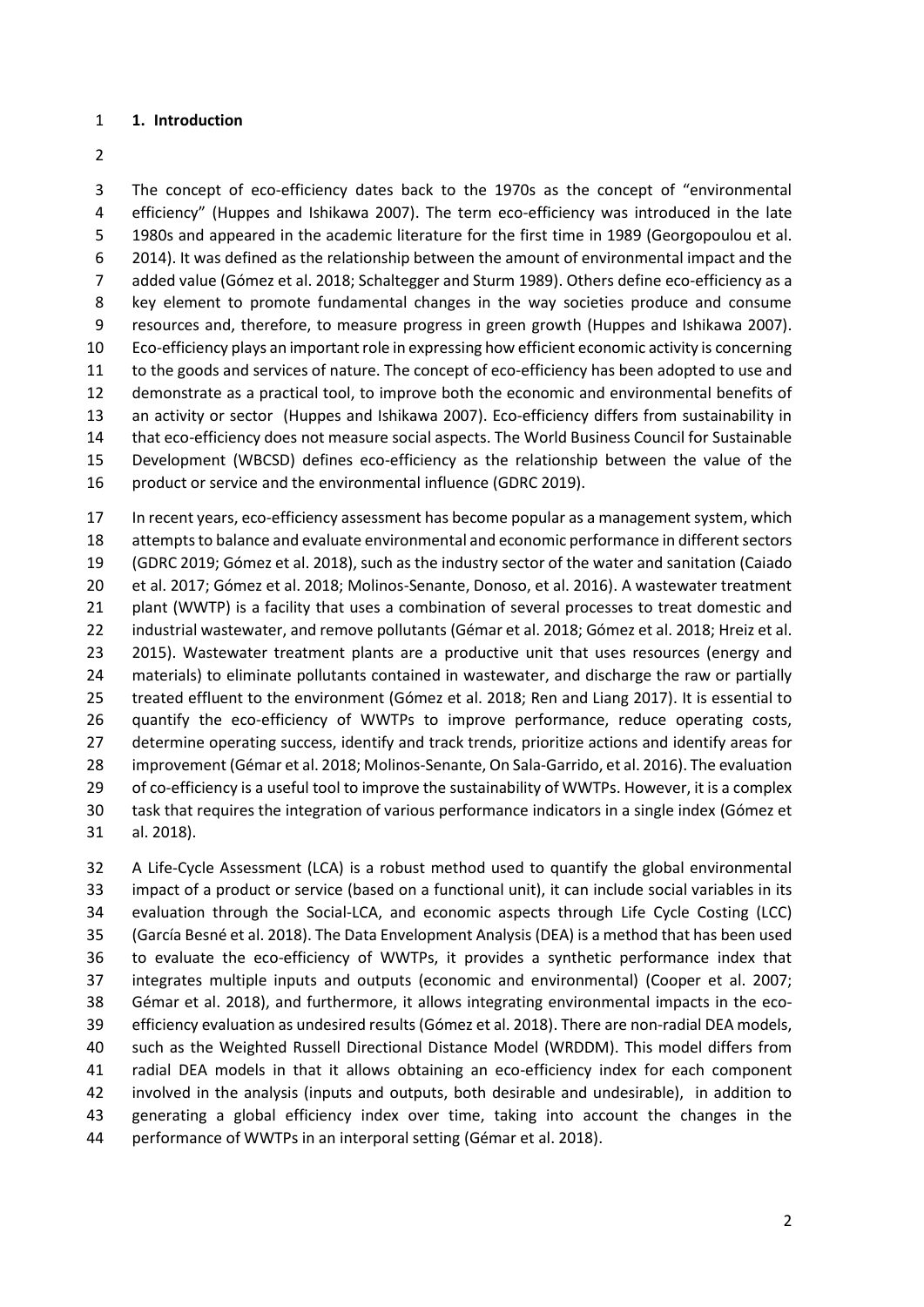The work carried out previously focused on seeking the control and design of wastewater 2 treatment processes, in which the main problems that affect eco-efficiency are discussed and identified (Hreiz et al. 2015; Lorenzo-Toja et al. 2015), data tolerances are taken into account and obtained improvements in the economic and environmental performance of treatment plants (Gémar et al. 2018; Gómez et al. 2018; Molinos-Senante, Donoso, et al. 2016; Molinos- Senante, On Sala-Garrido, et al. 2016). These investigations determine the sustainability of the different treatment processes(Ren and Liang 2017), in addition, they classify the WWTP through 8 scores, considering the costs, elimination of pollutants and the  $CO<sub>2</sub>$  emissions produced by the use of energy in each facility (Gémar et al. 2018; Gómez et al. 2018; Molinos-Senante, Donoso, et al. 2016). An eco-efficiency evaluation in WWTP must include GHG emissions as outputs of 11 the process, not only the emission of  $CO<sub>2</sub>$  from electricity consumption, but also the emissions 12 of CH<sub>4</sub> and N<sub>2</sub>O generated during and after treatment, in this way, the eco-efficiency scores of the WWTPs would consider the inputs and outputs of the process, and their classification would

be according to their performance and environmental impact.

 Other authors have used eco-efficiency analysis to know the changes and impacts in different sectors, unrelated to wastewater treatment (Beltrán-Esteve et al. 2017; García Besné et al. 2018; Georgopoulou et al. 2014; Martzopoulou and Komninos 2019; Yang et al. 2018; Zha et al. 2020).

 Eco-efficiency evaluations of WWTP are made up of three basic components: 1) desired results that should be maximized (pollutant removal efficiency), 2) inputs that should be minimized (economic costs), 3) undesirable results that should be minimized (environmental impacts). This DEA approach allows integrating the three dimensions of eco-efficiency (service value, resource consumption and environmental impacts) (Cooper et al. 2007; Gémar et al. 2018; Gómez et al. 2018). By linking environmental and economic performance, eco-efficiency is primarily in a management concept. The implementation of eco-efficiency measures provides entities with a greater understanding of their activities and impacts, since eco-efficiency requires the development of organizational, financial and environmental profiles. Besides, companies or entities that use eco-efficiency principles are more profitable and competitive, because they use fewer virgin resources, water and energy, generate less waste and pollution, improve 29 production methods, develop new products or services, and use or recycle existing materials (GDRC 2019).

 This study applies a DEA tolerance model to perform an eco-efficiency analysis of a WWTP sample, taking into account the uncertainty of the data. Unlike previous studies, we included 33 CH<sub>4</sub> and N<sub>2</sub>O emissions produced by selected WWTPs. The objective of this article is to calculate eco-efficiency scores, applying for the first time a DEA tolerance model in WWTPs that integrates GHG emissions as desired outputs (value of services provided) and unwanted outputs (effects of the operation of the WWTP on climate change) of the WWTP located in the MAB (Metropolitan Area of Barcelona). GHG emissions are considered as a desired output only when 38 they are used for the production of electricity or as fuels, but not from burning  $(CH_4)$  or leakage. 729 scenarios are considered; the best and worst scenarios for each facility are identified and evaluated, in order to show a comparative evaluation of the performance of the WWTPs and promote the sustainable treatment of wastewater. GHG emissions were estimated from quantification methods proposed in the literature. The integration of GHG emissions in the eco- efficiency evaluation gives added value to the scores obtained by each WWTP, allowing us to know the generation of waste and pollution of each one of them.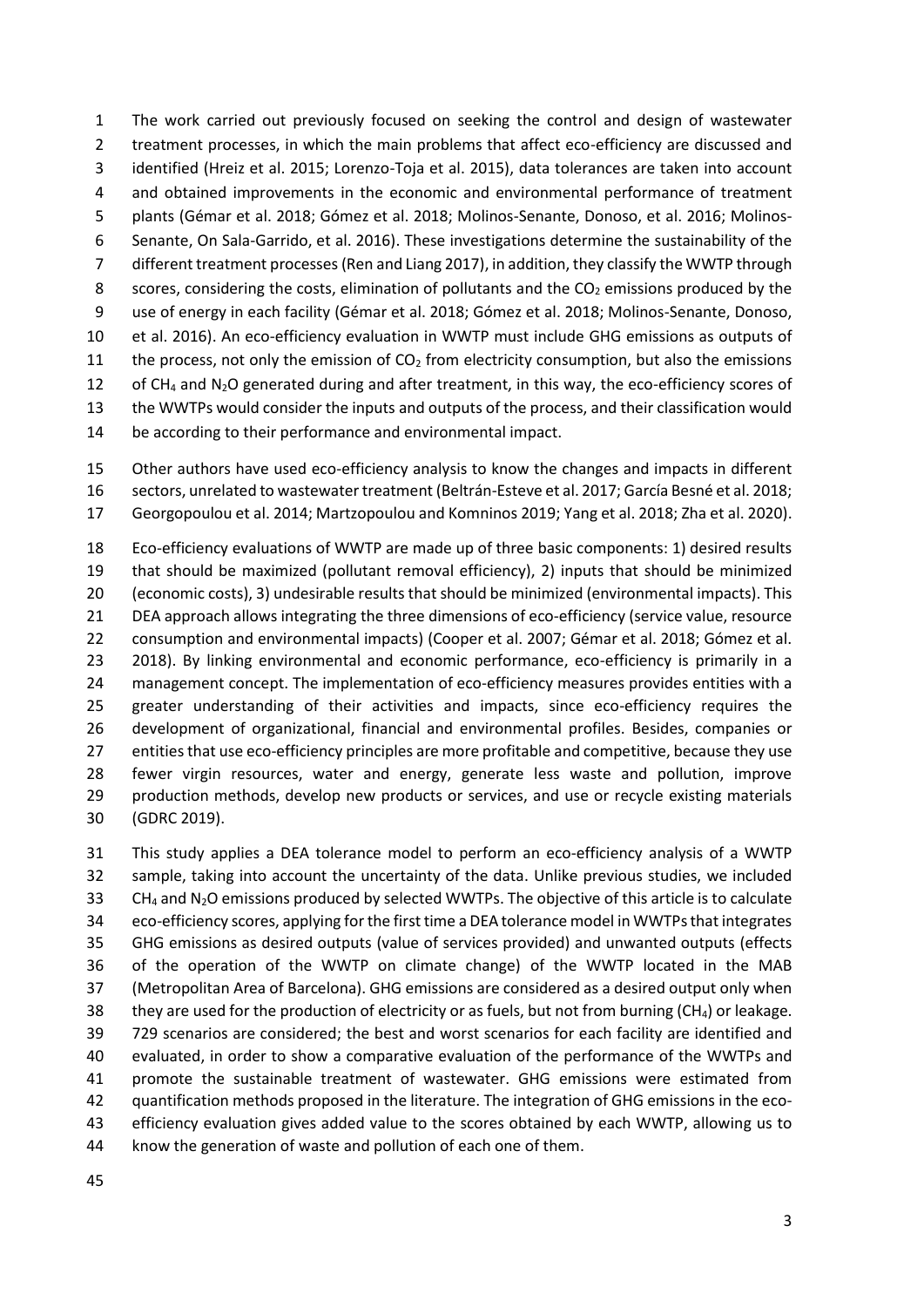#### 1 **2. Materials and Methods**

2

#### 3 2.1 Eco-efficiency evaluation using DEA

4

 To evaluate the eco-efficiency of the WWTPs, we apply the DEA method. DEA is a non- parametric method that allows the construction of efficient production limits, applying linear programming to the inputs and outputs of evaluated units (WWTP for this case) (Cooper et al. 2007; Gómez et al. 2018; Molinos-Senante, Donoso, et al. 2016). DEA compares the relationship between inputs and outputs of each plant concerning the other plants (Molinos-Senante, Donoso, et al. 2016). The last result will be an eco-efficiency index that represents how close you are to the production possibilities frontier. Traditionally, DEA methodology uses as performance indicators the inputs and desired outputs (Charnes et al. 1978), however, it is known that in most processes unwanted outputs are also generated, such as, garbage or contaminants (Koopmans 1951). Thus, the DEA method will have performance indicators for inputs and desired and unwanted outputs, as has been previously done in the literature (Fujii et al. 2014; Gémar et al. 2018; Gómez et al. 2018; Monastyrenko 2017).

17 Given N WWTPs, where each of them  $(WWTP_j, 1 \le j \le N)$  has vectors of  $x_{mi} =$ 18  $(x_{1j}, x_{2j},..., x_{Mj})$  of M inputs,  $y_{sj}=(y_{1j}, y_{2j},..., y_{Sj})$  of S desirable outputs and L 19 anwanted outputs  $b_{lj}=(b_{1j},b_{2j},...,b_{Lj})$ . According to the DEA model, the eco-efficiency  $\theta$ 20 is obtained by solving the following linear programming model for each WWTP  $(j_0)$ :

22  $Min \theta$ 

N

- $23$   $st.$  $\sum_{i} \lambda_i x_{m} \leq \theta x_{m}$ ,  $1 \leq m \leq M$ N  $j=1$ 24  $\sum_{j} \lambda_j y_{sj} \geq y_{sj_0}$ ,  $1 \leq s \leq S$ N  $j=1$ 25
- $\sum_{i} \lambda_{j} b_{lj} = b_{lj_0}$ ,  $1 \leq l \leq L$  $j=1$ 26  $\sum_{j}$ N  $j=1$ 27  $\lambda_i = 1$ , 21  $\lambda_i \ge 0$ ,  $1 \le j \le N$  (1)
- 28

29 Where  $\lambda_i$  is an intensity vector that fits when solving the model. The eco-efficiency  $\theta$ , is bounded 30 between 0 and 1, where the maximum value  $(\theta = 1)$  implies that said plant is on the frontier 31 of efficiency, the lower values tell us that said plant has improvement possibilities and the 32 minimum value represents that it is completely inefficient  $(\theta = 0)$ .

- 33
- 34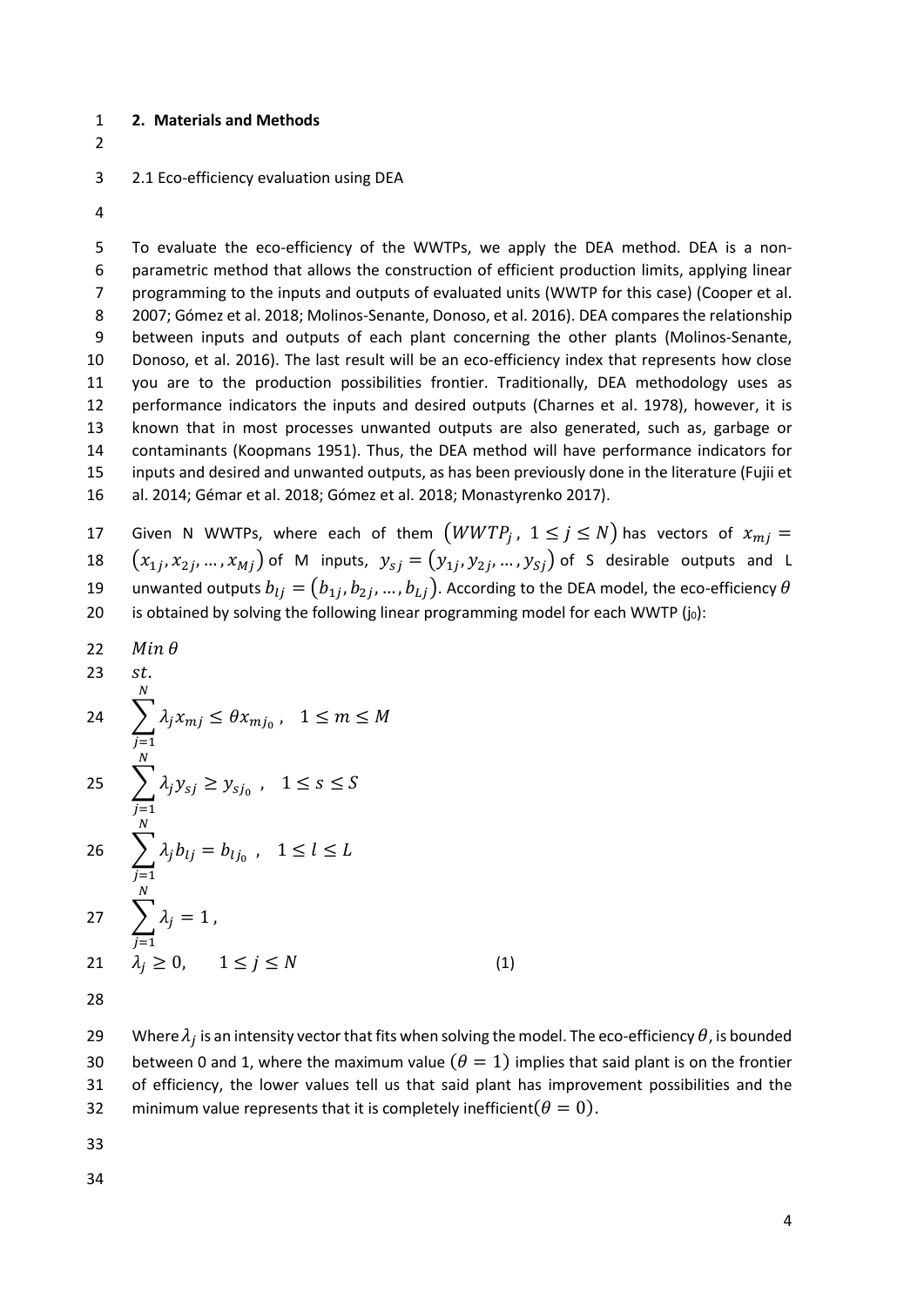#### 2.2 DEA with tolerance model

 The main criticism when using DEA models is that it deterministically solves a mathematical model as in Eq. 1, so it does not take into account any type of error or uncertainty in the data provided (Tsolas 2010). To overcome this limitation, we use the DEA model with tolerances, which captures the uncertainty when constructing intervals for the data (Dyson and Shale 2010). Thus, we will able to evaluate how sensitive the eco-efficiency is for each plant, by varying each 8 of its inputs and outputs with a certain tolerance independently. Tolerances are constant, symmetric, positive scalar values; defined from how the inputs and outputs (desired and unwanted) change with respect to the annual average of each of the plants, as represented in the following equation (Eq. 2) for inputs, desired outputs and unwanted outputs:

13 
$$
\alpha_{mj} = |\bar{x}_{mj} - x_{mj}|
$$
  
\n14 
$$
\beta_{sj} = |\bar{y}_{sj} - y_{sj}|
$$
  
\n12 
$$
\gamma_{lj} = |\bar{b}_{lj} - b_{lj}|
$$
\n(2)

 From Eq. 2, we can see that there are an infinity of accessible points to evaluate the model, so we will work with extreme and normal cases, that is, where the tolerances are positive/negative or zero respectively. Thus, the values that our data can take will be (Eq. 3):

Inputs for the WWTP being compared:

$$
20 \t x_{m j_0} (1 - \alpha_{m j_0}), \, x_{m j_0}, x_{m j_0} (1 + \alpha_{m j_0})
$$

Desired outputs for the WWTP being compared:

22 
$$
y_{s j_0} (1 - \beta_{s j_0}), y_{s j_0}, y_{s j_0} (1 + \beta_{s j_0})
$$

Unwanted outputs for the WWTP being compared:

24 
$$
b_{l j_0} (1 - \gamma_{l j_0}), b_{l j_0}, b_{l j_0} (1 + \gamma_{l j_0})
$$

WWTP inputs:

$$
26 \quad x_{mj}(1-\alpha_{mj}),\, x_{mj}, x_{mj}(1+\alpha_{mj})
$$

Desired outputs from the WWTP:

28 
$$
y_{sj}(1 - \beta_{sj}), y_{sj}, y_{sj}(1 + \beta_{sj_0})
$$

Unwanted outputs from the WWTP:

30 
$$
b_{lj}(1 - \gamma_{lj}), b_{lj}, b_{lj}(1 + \gamma_{lj})
$$
 (3)

32 Evaluating these combinations represents solving  $3^6$  times the Eq. 1 for each plant (j<sub>0</sub>). We have three situations: a) favorable, positive tolerance, b) unfavorable, negative tolerance and c) original, zero tolerance; with six possible inputs and outputs (desired and unwanted): i) inputs from the analyzed WWTP, ii) desired output from the analyzed WWTP, iii) unwanted output from the analyzed WWTP, iv) inputs from the rest of the WWTPs, v) desirable outputs from the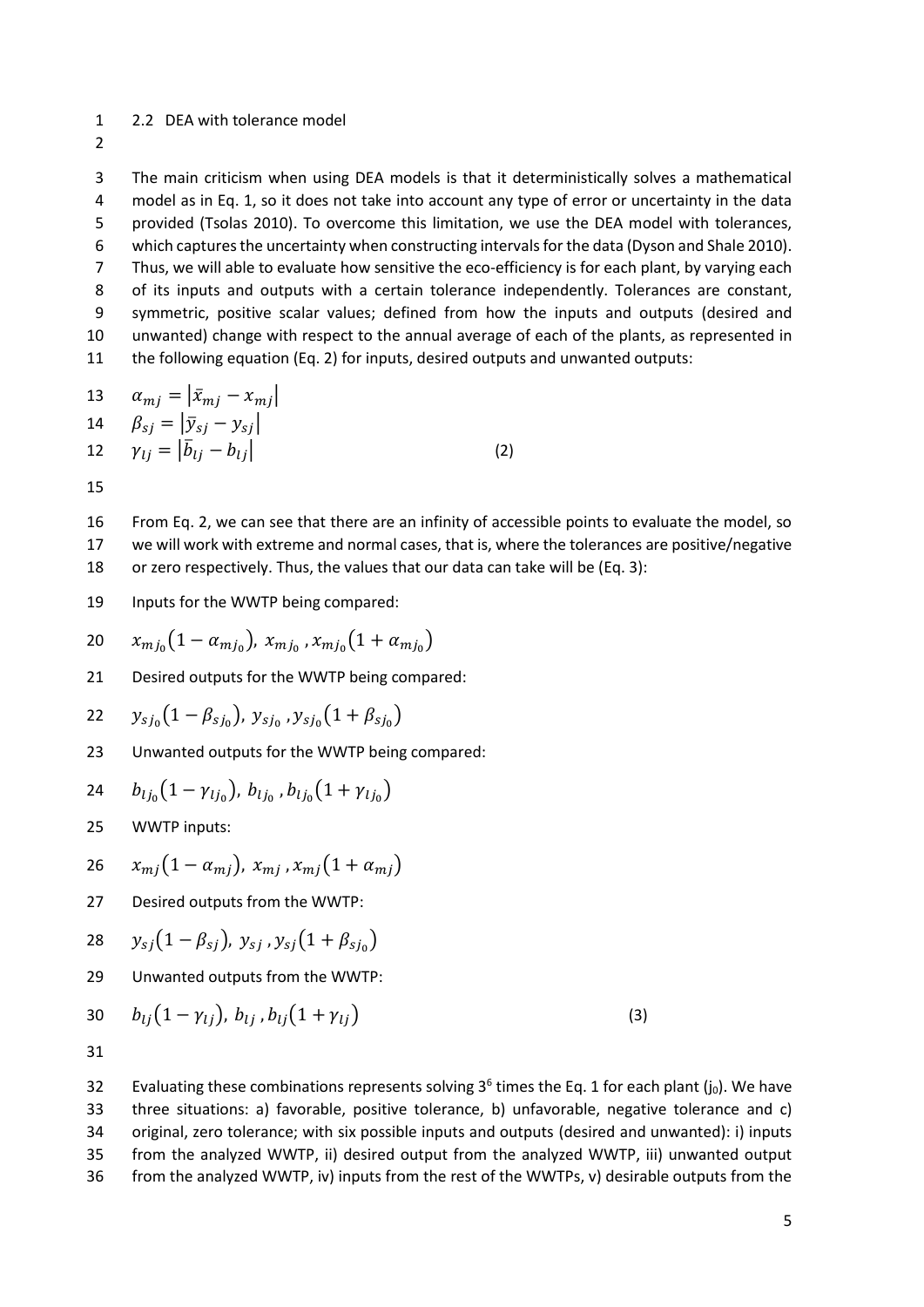- rest of the WWTPs, and vi) unwanted outputs from the rest of the WWTPs. These combinations
- ensure that we study the best and worst possible scenario for each of the plants.

3 The best scenario for a WWTP  $(j_0)$  occurs when there is a minimum at the input, the desired output is maximum and the unwanted output is minimum; and the opposite for the rest of the plants. Thus, the worst scenario would imply the opposite, that is, a reversal of the signs. Mathematically it is expressed (Eq. 4):

7 
$$
x_{mj} \begin{cases} x_{mj_0} (1 \mp \alpha_{mj_0}) \\ x_{mj} (1 \pm \alpha_{mj}) \end{cases}
$$
  
\n8  $y_{sj} \begin{cases} y_{sj_0} (1 \mp \beta_{sj_0}) \\ y_{sj} (1 \mp \beta_{sj}) \end{cases}$   
\n9  $b_{lj} \begin{cases} b_{lj_0} (1 \mp \gamma_{lj_0}) \\ b_{lj} (1 \pm \gamma_{lj}) \end{cases}$  (4)

 In the best and worst scenarios, the maximum and minimum eco-efficiency indices are obtained respectively, for each WWTP evaluated, which allows reducing the uncertainty of the eco-efficiency evaluation.

2.3 Ranking of treatment plants

 One of the objectives of the eco-efficiency evaluation is to compare the evaluated WWTPs, classifying the WWTPs according to their eco-efficiency scores obtained from the DEA model with tolerances. Since several WWTPs can be identified as eco-efficiency (score equal to 1), they cannot be classified directly (Gómez et al. 2018; Molinos-Senante, Donoso, et al. 2016). Using the values obtained from linear programming (optimization), plants can be ranked (or classified) from the efficiency indices obtained from the DEA estimation model with tolerances (Boscá et al. 2011). This model proposes two indicators for ranking the treatment plants based on the number of times they are called efficient within the different scenarios previously calculated (Boscá et al. 2011).

The two indicators are the following:

 $R_{k0}^2 = \frac{S_{k0} - e_{k0}}{\tau_{k0} - e_{k0}}$ 

 $R_{k0}^1 = \frac{e_{k0}}{T_{k0}}$ 

27  $R_{k0}^1 = \frac{c_{k0}}{T_{k0}}$  (5) 

$$
\frac{28}{22}
$$

30 
$$
R_{k0}^2 = \left\{ \frac{s_{k0} - e_{k0}}{\tau_{k0} - e_{k0}} \quad \text{if } \tau_{k0} \neq e_{k0} \right\}
$$
 (6)

31  $0 \text{ if } R_{k0}^1 = 1$ 

33 Where  $e_{k0}$  is the times that the eco-efficiency index of the WWTP  $k_0$  is equal to one;  $\tau_{k0}$  is equal 34 to the number of scenarios analyzed per plant and  $S_{k0}$  is the sum of the eco-efficiency indices of 35 plant  $k_0$ .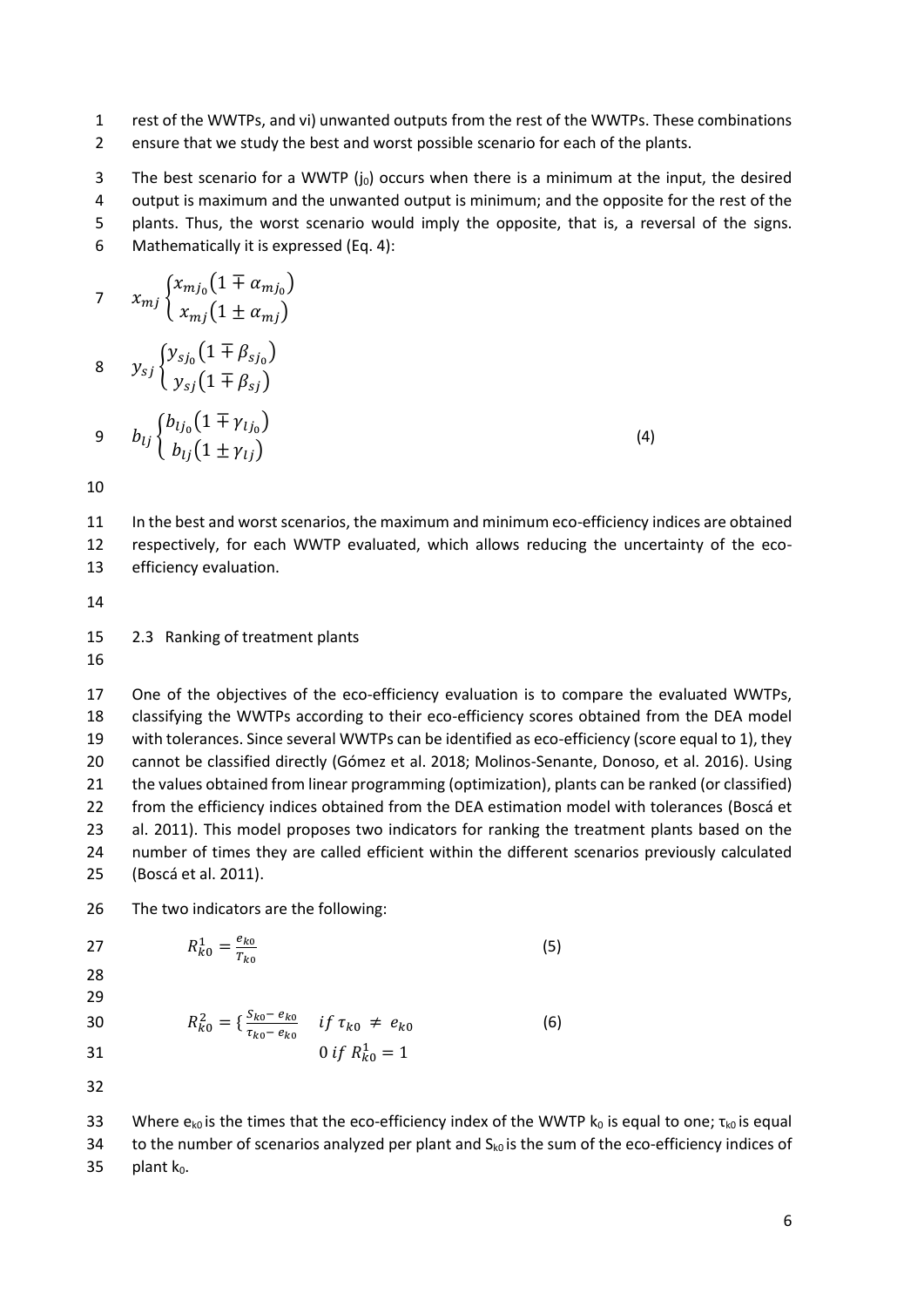R<sup>1</sup><sub>k0</sub> is between zero and one and denotes the proportion of time that plant k<sub>0</sub> is eco-efficient. A 2 value of one means that the evaluated plant was eco-efficient in all the simulated scenarios, so 3 a plant with a higher value of  $R^1_{k0}$  is more likely to be eco-efficient (Sala-Garrido et al. 2012). A 4 value of zero means that the  $k_0$  plant was eco-inefficient in all the evaluated scenarios. The R<sup>2</sup><sub>k0</sub>

5 indicator is also between zero and one and is used to rank two plants with identical  $R_{k0}^1$  values.

7 2.4  $CH_4$  emission estimate

9 Eq. 7 was used to estimate the CH<sub>4</sub> emission from the treatment plants. This is a simplified equation of the IPCC (2006) methodology, used by Paredes et al. (2019). Additionally, the correction factors (MCF) proposed by Noyola et al. (2018) were considered. Eq. 7 estimates the 12 emission of  $CH_4$  in this study. This simplified version does not consider the R term (amount of methane recovered per wastewater treatment inventory year) for its application in individual 14 facilities, it compares the total  $CH<sub>4</sub>$  production of the facilities regardless of the biogas management in each one (captured in filters extracted from anaerobic treatment ponds and/or recovered from anaerobic sludge digestion), which can be used for burning and power generation (IPCC 2019; Paredes et al. 2019). La energy co-generated by the MAB WWTPs was 40,605 MWh in 2015 and 41,821 MWH in 2016, used for own consumption in the generation of thermal and electrical energy (AMB 2016). The refinement of the IPCC Guidelines provides the 20 default value for  $CH_4$  recovery equal to zero (IPCC 2019). It was decided to use the MCF modification proposed by Noyola et al. (2018), since the IPCC MCFs overestimate the emission of CH4 according to the literature found (Delre et al. 2017; Paredes et al. 2015, 2019).

23 CH<sub>4 Emissions</sub>=  $B_0 \bullet MCF$  (TOW  $- S$ ) (7)

24 Where B<sub>o</sub> is the maximum CH<sub>4</sub> production capacity per BOD removed (kg CH<sub>4</sub>/kg BOD<sub>rem</sub>) from 25 the wastewater or sludge; MCF is the correction factor for  $CH_4$ ; TOW is the total organic matter in the wastewater entering the treatment facility per year (kg BOD/year) and S is the organic component (sludge) removed from the facility per year (kg BOD/year, the value obtained of Metcalf & Eddy et al. (2014)).

 The MCFs used in this study, by type of treatment are: 0.06 for a centralized aerobic treatment plant; 0.32 for a centralized aerobic treatment plant with anaerobic sludge digesters; 0.08 for centralized anaerobic (or anoxic) aerobic treatment plant; 0.34 for a centralized, anaerobic (or anoxic) aerobic treatment plant with anaerobic sludge digesters (Noyola et al. 2018)**.**

 The TOW value was obtained with the operational data of each analyzed plant. For practical purposes, the value of S was obtained from the values proposed by Metcalf & Eddy et al. (2014), which resulted in 45% TOW, which is removed from volatile solids as the sludge is digested anaerobically.

2.5 N2O emission estimate

40 The  $N_2O$  plant emission of the advanced WWTPs analyzed in this study was estimated using the methodology proposed by Snip (2010) and the modification in the Emission Factor (EF) proposed by Ramírez-Melgarejo et al. (2020) (Eq. 8). This methodology considers as the value of Total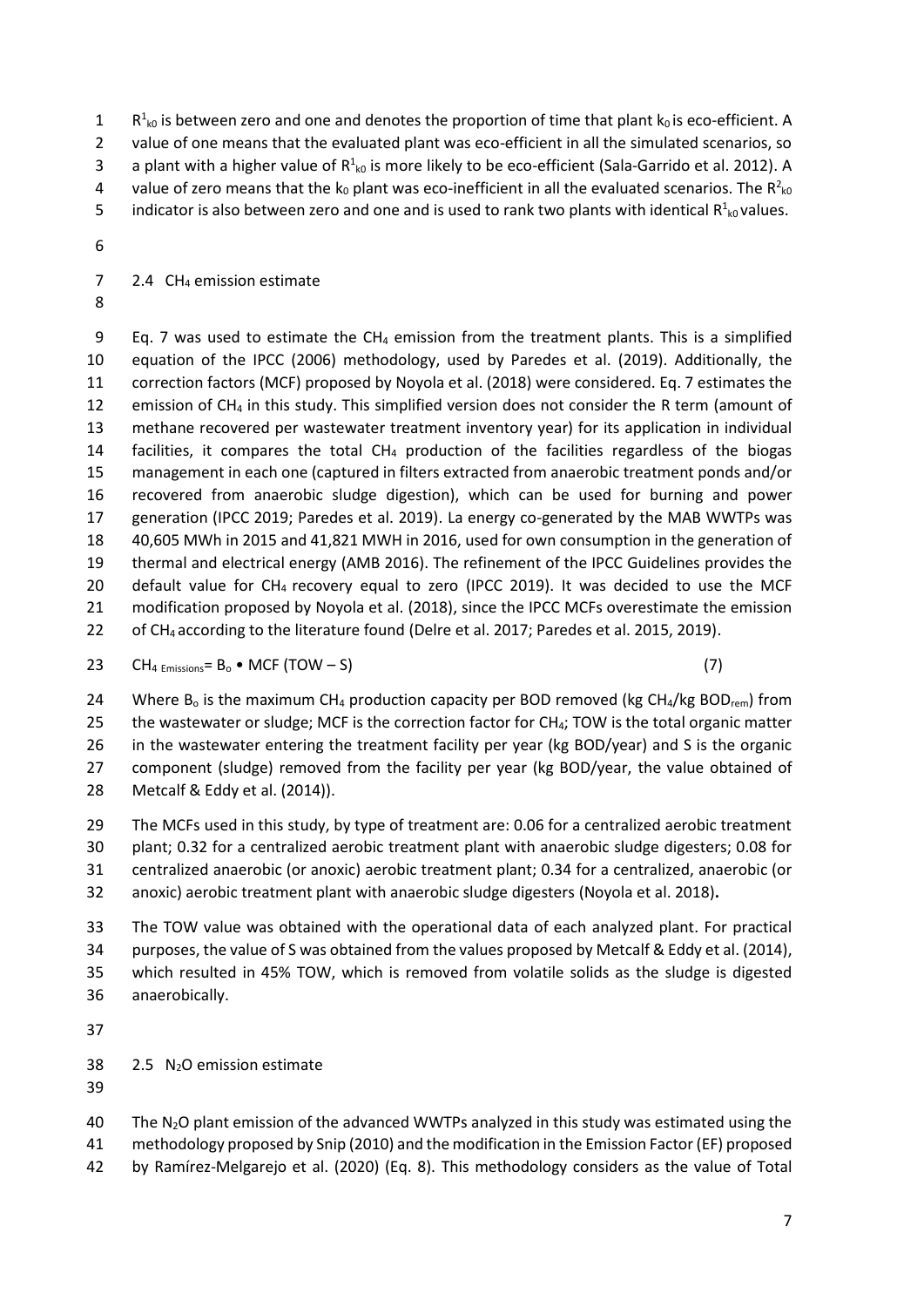1 Nitrogen (TN) entering the plant as the main parameter to determine the content of N in the 2 wastewater. Effluent emission from advanced WWTPs is estimated using the IPCC (2019) 3 methodology and the modification in the range of the EF of Ramírez-Melgarejo et al. (2020) (Eq.

4 9).

| 5 $N_2O_{emission} = Q \cdot N_{total} \cdot EF$          |     |
|-----------------------------------------------------------|-----|
| 6 $N_2O$ EFFLUENT,DOM= NEFFLUENT,DOM • EFEFFLUENT • 44/28 | (9) |

7

8 Where N<sub>2</sub>O<sub>emission</sub> is the emission of N<sub>2</sub>O in the inventory year (kg N<sub>2</sub>O/year); Q is the inflow to 9 each treatment plant ( $m^3$ /day); N<sub>total</sub> is the amount of nitrogen entering the plant per day (kg 10 N/day); EF is the emission factor for  $N_2O$  emissions from discharged wastewater (0.03 kg  $N_2O$ -11 N/kg N); NEffluent, dom is the amount of nitrogen in the effluents discharged to the aquatic 12 environment (kg N/day); 44/48 molecular weight conversion (g N<sub>2</sub>O per g N emitted as N<sub>2</sub>O). 13

 The plant emission of the traditional WWTP analyzed in this study was estimated using the methodology proposed by the IPCC (2019), it also considers TN as the determining parameter to know the N content in wastewater (Eq. 10). The effluent emission from the analyzed WWTPs is estimated using the IPCC (2019) methodology (Eq. 9 and Eq. 11), incorporating a modification proposed by Ramírez-Melgarejo et al. (2020) in the EF. Due to the lack of information that exists 19 on the behavior of  $N_2O$  in the aquatic environment, indirect emissions continue to be estimated using the IPCC methodology, which is based on the parameter of per capita protein consumption, the population served and default values (IPCC 2006, 2019). 22

| 23. | N <sub>2</sub> O Plants <sub>DOM</sub> = $[\Sigma(\bigcup_i \bullet T_{ij} \bullet EF_i)] \bullet TN_{DOM} \bullet 44/28$ |  |  | (10) |
|-----|---------------------------------------------------------------------------------------------------------------------------|--|--|------|
|     |                                                                                                                           |  |  |      |

$$
24 \qquad \text{Neffluent, dom} = \Sigma[(\text{TN}_{\text{DOM}} \cdot \text{T}_j) \cdot (1 - \text{N}_{\text{REM},j})]
$$
\n(11)

25

26 Where N<sub>2</sub>O Plants <sub>DOM</sub> are the N<sub>2</sub>O emissions from domestic wastewater treatment plants in 27 inventory, kg N<sub>2</sub>O/year; U<sub>i</sub> is the fraction of population of income group *i* in inventory year; T<sub>ii</sub> is 28 the degree of utilization of the treatment/discharge pathway or system j, for each fraction 29 income group *i* in inventory year; *i* is the income group: rural, urban high income and urban low 30 income; J is each treatment/discharge pathway or system;  $EF_i$  is the emission factor for the 31 treatment/discharge pathway or system j, kg N<sub>2</sub>O-N/kg N; TN<sub>DOM</sub> is the total nitrogen in domestic 32 wastewater in inventory year, kg N/year (TN<sub>DOM j</sub>= (P<sub>treatment j</sub> x Protein x F<sub>NPR</sub> x N<sub>HH</sub> x F<sub>NON-CON</sub> x 33 F<sub>IND-COM</sub>)); P<sub>treatment</sub> is the population served, inhabitants; Protein is the annual protein 34 consumption per capita, kg/person/year (Available at FAO (2019), Food and Agriculture 35 Organization: Spain= 38.32 kg/inhabitant/2015 and 39.42 kg/inhabitant/2016);  $F_{NPR}$  is the 36 fraction of nitrogen in the protein (0.16 kg N/kg protein);  $F_{\text{NON-CON}}$  is the factor for unconsumed 37 protein added to wastewater (1.1 for countries without garbage disposal and 1.4 for countries 38 with garbage disposal);  $F_{\text{IND-COM}}$  is the co-discharged industrial and commercial protein fraction 39  $(1.25)$ ; N<sub>HH</sub> is the additional nitrogen from household products added to wastewater, default= 40 1.1; EFEFFLUENT is the emission factor for  $N_2O$  emission from discharged wastewater (0.03 kg  $N_2O$ -41 N/kg N); 44/28 conversion from kg N<sub>2</sub>O-N to kg N<sub>2</sub>O.; N<sub>EFFLUENT</sub> is the nitrogen in the effluent 42 discharged to the aquatic environment (kg N/year); NREM,j is the fraction of total nitrogen from 43 wastewater removed during wastewater treatment by treatment type (IPCC 2019).

44 The estimates of plant emissions are considered as avoided emissions (desired outputs), when 45 applying treatment to wastewater, the pollutants present reduce their concentration 46 percentages (according to the type of treatment used by the plant), avoiding an impact greater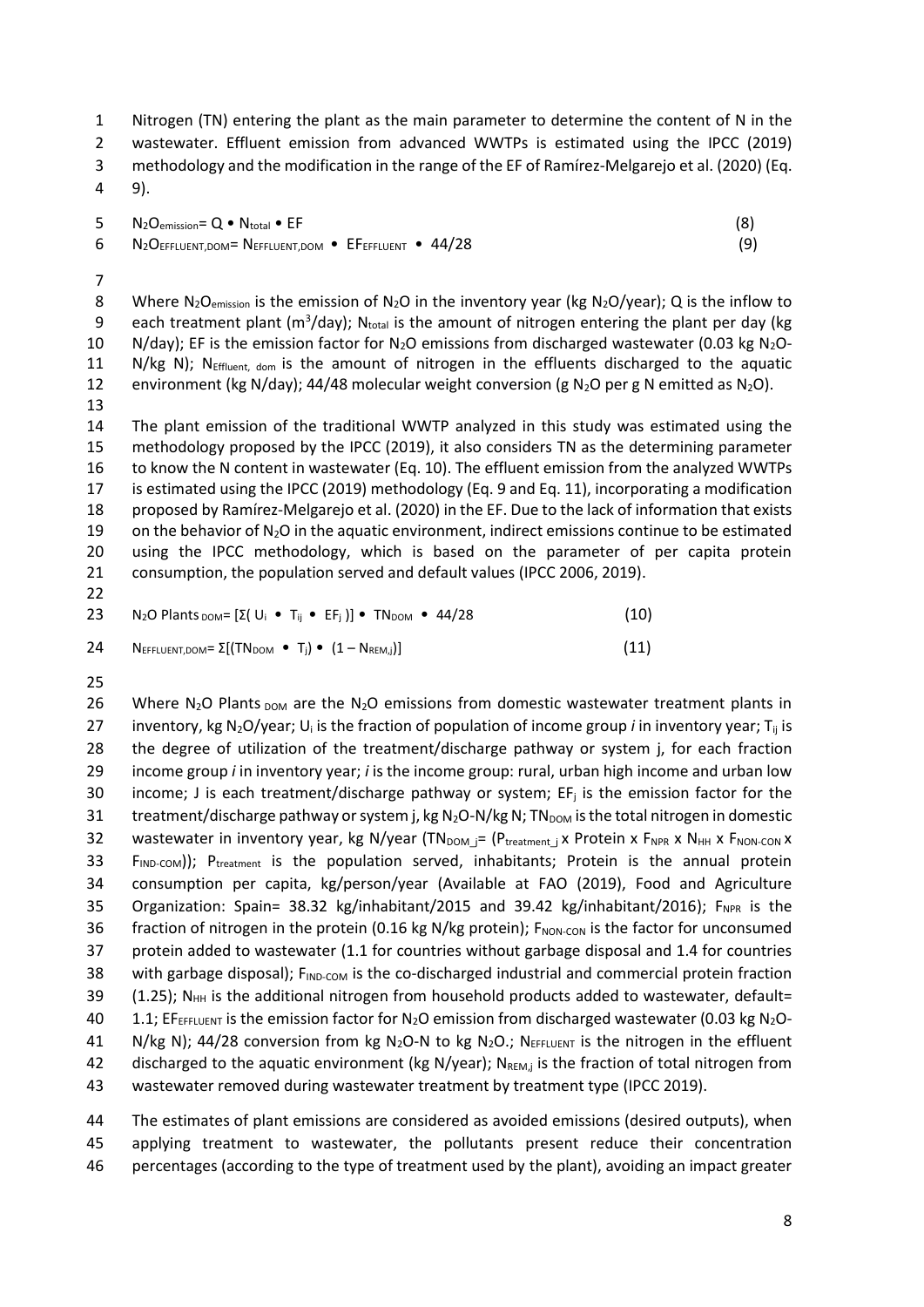in the aquatic environment where the effluent is discharged (crude or partially treated) (IPCC 2 2019). Effluent emissions are considered unwanted emissions, which are generated by the discharge of the effluent into the natural environment, due to the remaining nitrogen content 4 in the wastewater and the oxygenation level of the aquatic environment. The emission in the natural environment is the emission that wants to be avoided, to generate less waste and less pollution to the environment (IPCC 2019).

7

8 2.6 Sample description

9

 The wastewater treatment plants of the MAB are analyzed in 2015 and 2016. The operating data were provided by the Technical Area of Sanitation and Inspection of the MAB. The MAB in Spain has seven treatment plants, five of an advanced type (with nutrient removal) and two of a traditional type. These WWTPs present a secondary biological treatment technology. WWTPs 1, 2, 4, 6 and 7 are biological treatment plants with nutrient removal/reduction, and WWTPs 3 and 5 are traditional biological treatment plants. The sample WWTPs have an installed treatment capacity of 13,370 l/s, ranging from 8 l/s to approximately 3,870 l/s. The advanced type WWTPs apply anaerobic digestion treatment for energy cogeneration, as well as mechanical dehydration and thermal drying of the sludge produced; unlike the traditional type WWTPs that only dehydrate their generated sludge. The MAB has 100% sewerage coverage and treats 100% of the wastewater of a total of 3,214,211 inhabitants (AMB 2016).

21 WWTP eco-efficiency studies are based on the selection of inputs, desired outputs and 22 unwanted outputs (Table 1). Table 1 contains the variables used in this study. This table contains 23 the costs, operating data and direct and indirect emissions of  $CH_4$  and  $N_2O$  from the WWTPs 24 analyzed in 2015 and 2016. The inputs are the resources consumed by each plant, the operating 25 and maintenance costs, expressed in  $€$ /year. For this study, only the total cost of the m<sup>3</sup> of 26 treated water per year was obtained, so we do not have the separation of operating costs and 27 maintenance costs (Agència Catalana de l'Aigua 2020). From the operational characteristics of 28 the WWTP analyzed in this study, three desired outputs were taken into account: the organic 29 matter removed (expressed in Biochemical Oxygen Demand,  $BOD<sub>5</sub>$ ), the emission of N<sub>2</sub>O avoided 30 with the wastewater treatment and the  $CH_4$  emission avoided with wastewater treatment 31 (direct emissions). These variables are expressed in  $tCO<sub>2</sub>e/year$  and consider the characteristics 32 of the inlet and outlet flow of each plant.

33 **Table 1.** Sample description

|                | Inputs                               | Desirable Outputs                           | Undesirable<br>Outputs                                                          |                                                                                 |                                                        |
|----------------|--------------------------------------|---------------------------------------------|---------------------------------------------------------------------------------|---------------------------------------------------------------------------------|--------------------------------------------------------|
|                | Total<br>operating<br>costs (€/year) | Organic<br>matter<br>removed<br>(tBOD/year) | $N2O$ emission<br>avoided by<br>water<br>treatment<br>(tCO <sub>2</sub> e/year) | $CH4$ emission<br>avoided by<br>water<br>treatment<br>(tCO <sub>2</sub> e/year) | Indirect GHG<br>emissions<br>(tCO <sub>2</sub> e/year) |
| Average        | 89,816,485                           | 17,917                                      | 35,852                                                                          | 82,227                                                                          | 25,894                                                 |
| <b>SD</b>      | 111,330,133                          | 25,098                                      | 44,340                                                                          | 115,015                                                                         | 37,486                                                 |
| <b>Minimum</b> | 632,936                              | 59                                          | 201                                                                             | 270                                                                             | 73                                                     |
| <b>Maximum</b> | 301,775,325                          | 70,763                                      | 114,975                                                                         | 324,038                                                                         | 108,018                                                |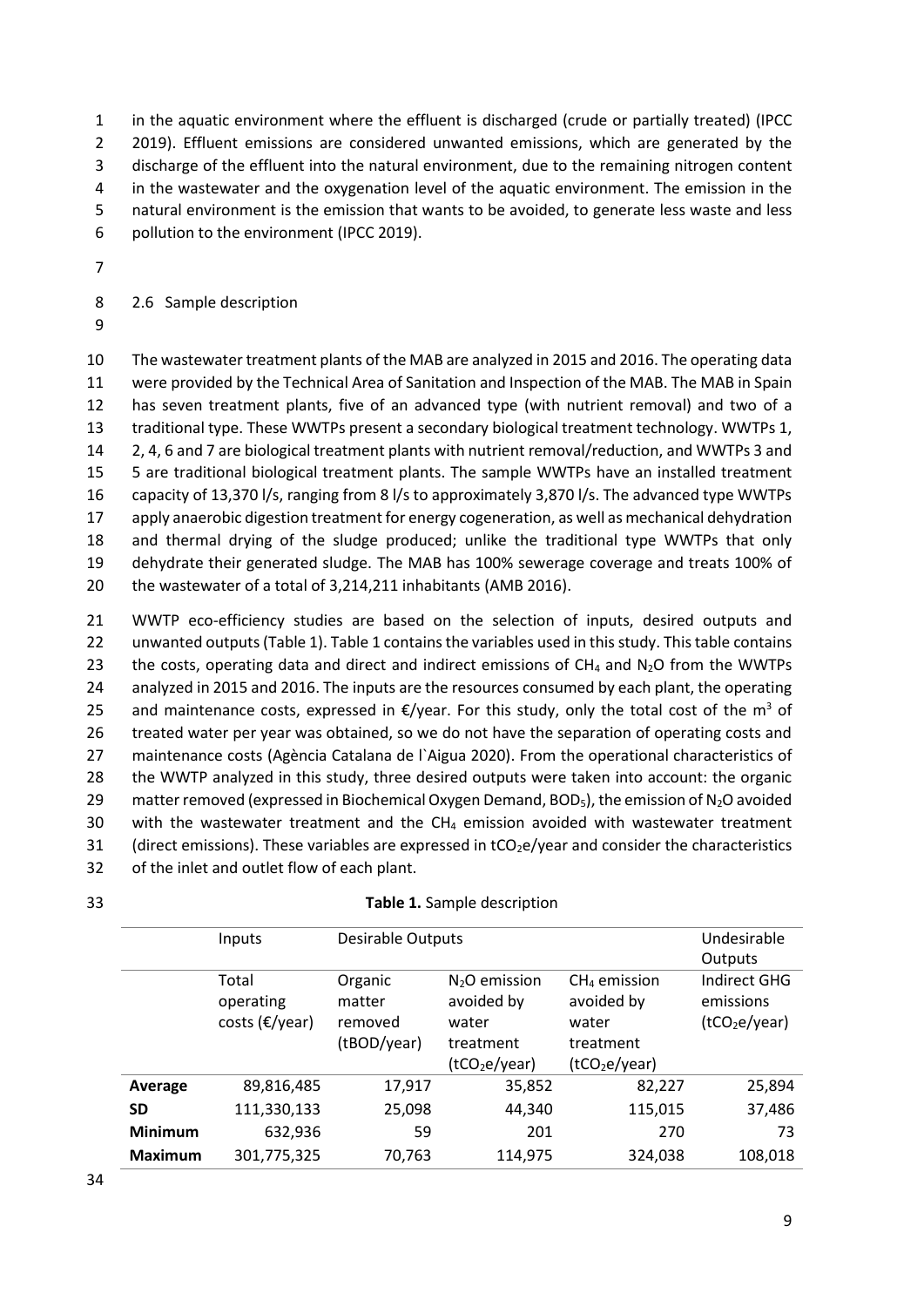This study is a pioneer in integrating GHG emissions as desired outputs and unwanted outputs 2 in the eco-efficiency evaluations of WWTP. It not only considers electricity consumption as an 3 emission produced by water treatment, but also includes the emission of  $CH_4$  and N<sub>2</sub>O. This study seeks to show how the good or poor functioning of a WWTP affects climate change. 5 Depending on the type of treatment, GHGs ( $CO<sub>2</sub>$ , CH<sub>4</sub> and N<sub>2</sub>O) will be produced, either directly or indirectly (Jungdorf et al. 2017). For this, direct emissions are considered desired outputs (plant emission), since they are emissions from sources that are owned and controlled by each WWTP, thus avoiding their occurrence in the aquatic environment where the effluent is 9 discharged. Indirect GHG emissions are considered an unwanted output (tCO<sub>2</sub>e) produced by the WWTPs (emission in the natural environment where the effluent is discharged), they are the emissions as a consequence of the activity of the WWTP that are produced in external sources, and that includes the emissions of the energy consumed by treatment plants (GHG Protocol 13 2014).

14 The 7 WWTPs of the MAB reduce nitrogen and control its concentration in the effluent, so that 15 from the numerical methods proposed in the literature it was possible to estimate the direct 16 and indirect emission of  $N_2O$  produced in each of the WWTPs.  $N_2O$  is a GHG that is emitted 17 during wastewater treatment.  $N_2O$  is formed from material contained in wastewater in the form 18 of urea, ammonia and food proteins (Farrell et al. 2005; Gupta and Singh 2012; Kampschreur et 19 al. 2009; Thomsen and Lyck 2005). N<sub>2</sub>O has a Global Warming Potential (GWP) of 298 times that 20 of  $CO<sub>2</sub>$  with a 100-year projection (Myhre et al. 2013). The main factor in determining the 21 potential to generate N<sub>2</sub>O in wastewater is its nitrogen content (CH2M HILL 2007). N<sub>2</sub>O in an 22 advanced WWTP is generated as a by-product during the nitrification/denitrification process 23 (nutrient removal) (CH2M HILL 2007; Hwang et al. 2016; Kampschreur et al. 2009; Scheehle and 24 Doorn 2004; Thomsen and Lyck 2005), where it is transformed and emitted as nitrogen gas  $(N_2)$ 25 (direct emission) or in the natural environment where the effluent is discharged (indirect 26 emission), either raw or partially treated, due to the remaining nitrogen content in water (CH2M 27 HILL 2007; Farrell et al. 2005). Due to the complexity involved in measuring  $N_2O$  emissions in 28 WWTPs and the lack of standardized measurement methods,  $N_2O$  measurements for the 29 wastewater sector have been estimated from numerical methods, without the contribution of 30 measured data (Law et al. 2012).

31 CH<sub>4</sub> emission was also estimated from a quantification method proposed in the literature, since 32 these evaluated plants treat their sludge anaerobically.  $CH<sub>4</sub>$  is produced from the biological 33 degradation of organic matter in anaerobic conditions of water or sewage sludge, it is a 34 flammable gas that can be captured and used to generate electricity or heat (IPCC 2015; Lara 35 and Préndez 2003). The GWP of CH<sub>4</sub> is equivalent to 34 tCO<sub>2</sub>e over a 100-year period (Myhre et 36 al. 2013). The CH<sub>4</sub> emission is considered a desirable output, as it is a direct emission from the 37 WWTP, and therefore an emission avoided with wastewater treatment.

38 The IPCC Guidelines do not consider the  $CO<sub>2</sub>$  emission from a WWTP as an anthropogenic emission since it returns to the atmosphere naturally in equilibrium with its atmospheric concentration (IPCC 2006, 2019), a consideration that may differ since wastewater contains detergents, oils and fats of synthetic origin (Lara and Préndez 2003; Nolasco 2010). In this study, the electrical energy consumed by the facilities was considered as an unwanted output, as part of the eco-efficiency evaluation of a WWTP. The emission was estimated based on the reports of the electrical energy consumed per year by the facilities (kWh/year) (AMB 2016), and the 45 electricity mix of the marketers in Spain in 2015 and 2016 (kg  $CO<sub>2</sub>e/kW$ ) (Ministerio para la Transición Ecológica y el Reto Demográfico 2018).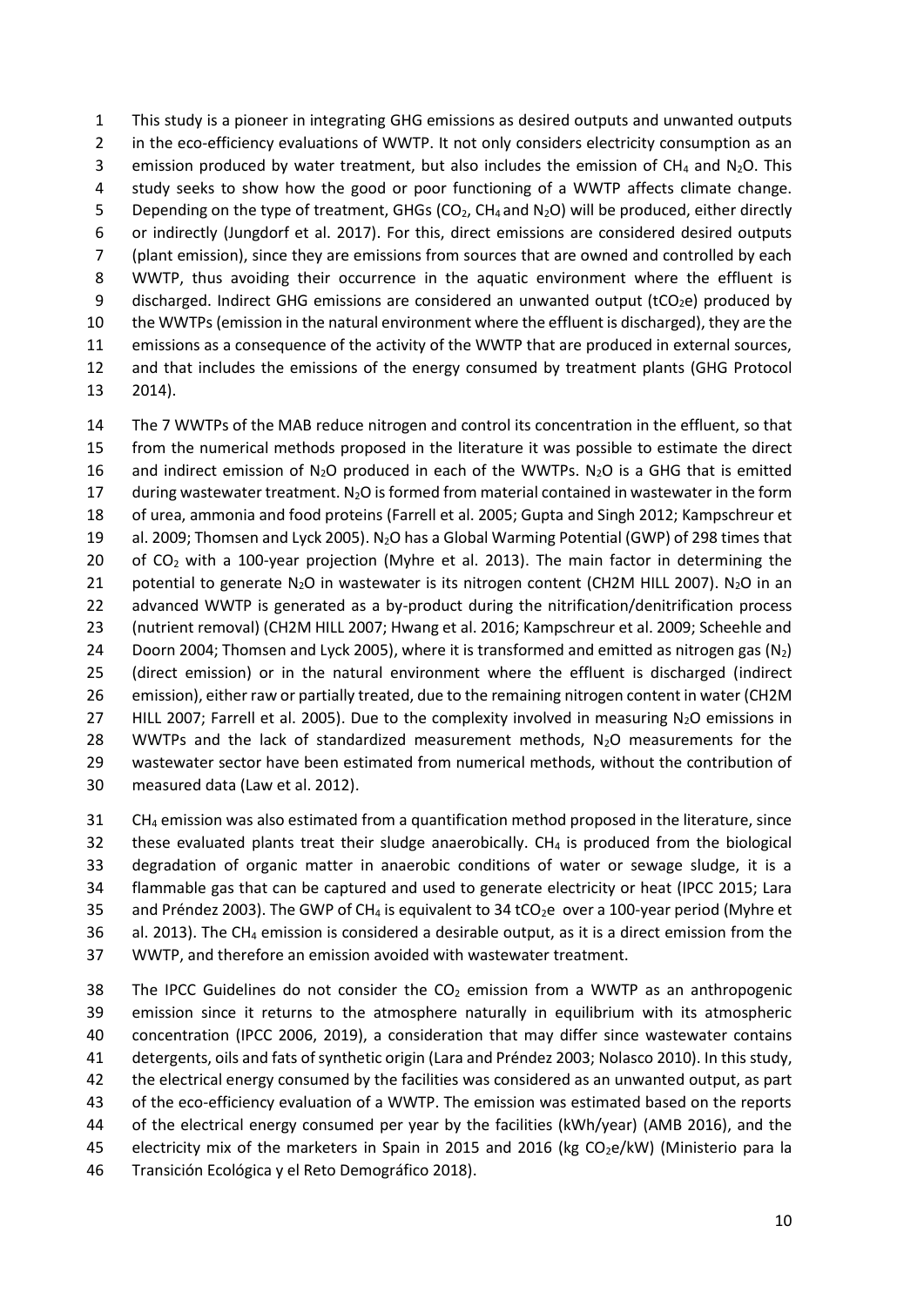- **3. Results and discussion**
- 
- 3.1 Estimation of tolerance for inputs and outputs
- 

 The first step to obtain the eco-efficiency scores of the WWTP evaluated in this study was to estimate the tolerance values (series of historical observations of each variable) using data from two years (2015 and 2016), for each of the variables considered (total operating costs, organic 8 matter removed,  $N_2O$  emission avoided with wastewater treatment,  $CH_4$  emission avoided with treatment and indirect GHG emissions) in the DEA tolerance model. The tolerance values (Table 2) reflect the potential uncertainty of the data for each variable (annual averages of the inputs and outputs of each of the WWTPs). Table 2 contains the values of the estimated tolerances for the inputs, desired outputs and unwanted outputs considered in this study. It should be remembered that the unwanted outputs (indirect GHG emissions) consider the electricity 14 consumption per year of each WWTP and the indirect emission of  $N_2O$ .

**Table 2.** Tolerances for input, desirable outputs and unwanted outputs, %

| <b>Total operating</b><br>costs | <b>Organic matter</b><br>removed | $N2O$ emission<br>avoided by<br>treatment | $CH4$ emission<br>avoided by<br>treatment | <b>Indirect GHG</b><br>emissions |
|---------------------------------|----------------------------------|-------------------------------------------|-------------------------------------------|----------------------------------|
| 1.12                            | 11.28                            | 7.59                                      | 11.11                                     | 3.29                             |

 The reduction of pollutants (desired outputs) has the highest tolerance values (similar tolerance 18 values), being the removal of organic matter (BOD<sub>5</sub>) and the emission of CH<sub>4</sub> that is avoided with the treatment, who present a greater variability (uncertainty). This shows the technical and operational efforts made in the WWTPs over time, according to the needs of each facility and in 21 benefit of the reduction of pollutants and  $CH_4$  emissions (variables directly managed by each 22 WWTP). The desired output of the  $N_2O$  emission that is avoided with the treatment also has a 23 high tolerance value (variables managed by each WWTP). N<sub>2</sub>O has a global warming power of 24 298 tCO<sub>2</sub>e, which implies a significant impact on the environment and ecosystems, hence the importance of reducing and avoiding the emission of this GHG with the treatment of wastewater. All this based on the correct application of environmental regulations at the European Union level, in compliance with the concentration of pollutants in the effluent (Directive 91/271/ECC: Treatment of urban wastewater). The GHG emission (unwanted output) has a low tolerance value, this highlights the importance and commitment of the MAB to minimize indirect emissions caused by wastewater treatment. The operating costs (the input) present the lowest tolerance value, which implies that this variable exhibits the lowest uncertainty in the eco-efficiency evaluations of the WWTPs. The data limitation at the time of this study must be taken into account, only the total cost of treatment was obtained, without division of staff, operation and maintenance expenses.

3.2 Eco-efficiency scores of the WWTPs analyzed

 Once the tolerances for inputs and outputs of the 7 WWTPs were obtained, the eco-efficiency scores were estimated. 729 eco-efficiency scores were generated with an equal number of probable scenarios, the result of the implementation of the DEA tolerance model and the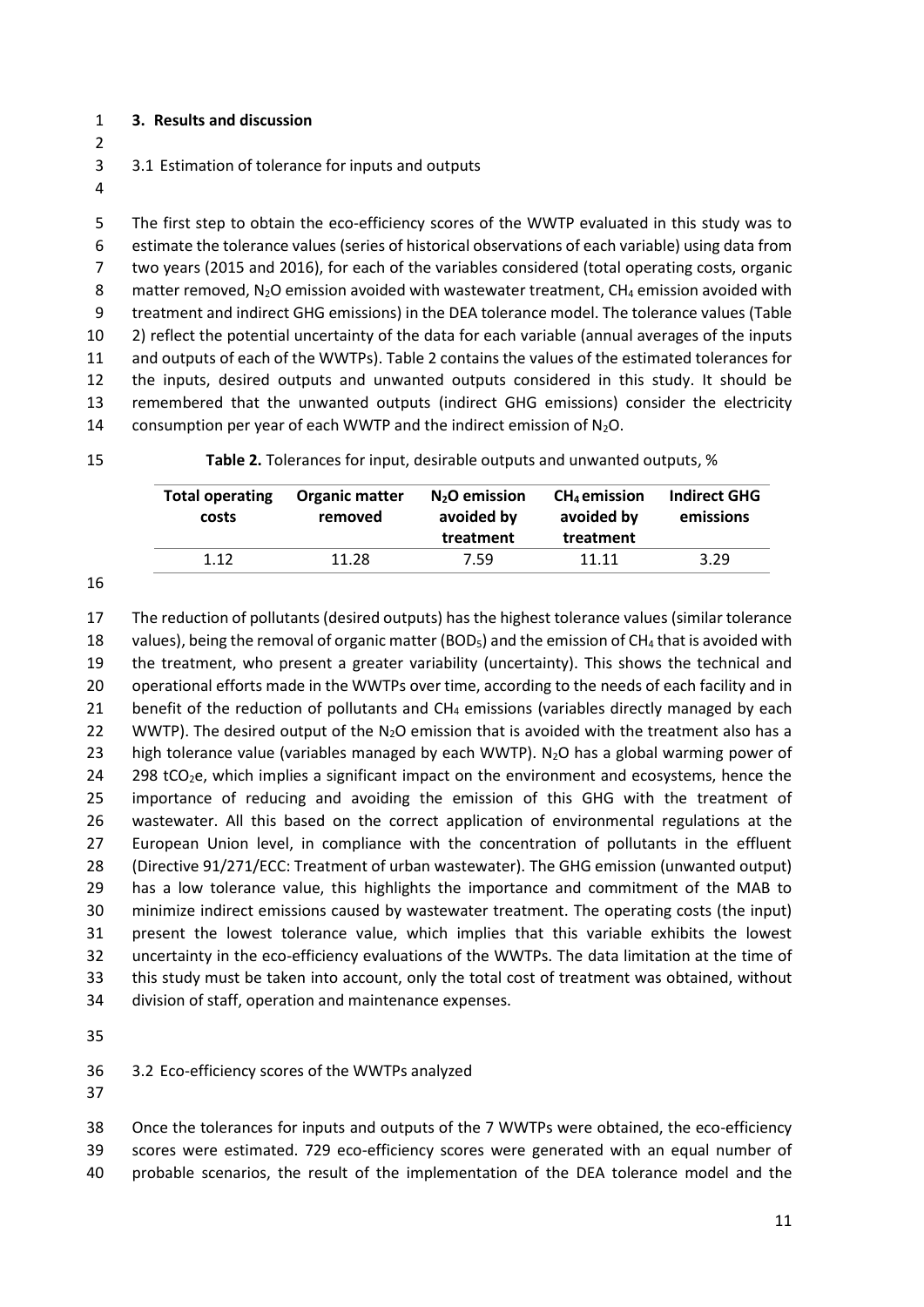inclusion of undesired results. These values produced a range of variation within the eco- efficiency scores, thus reducing the uncertainty in the eco-efficiency of each WWTP. Eco- efficiency scores were selected in four specific groups (Table 3): the original (score obtained from the original data), the mean (average eco-efficiency score of the evaluated scenarios), the maximum (score of eco-efficiency obtained and represents the best scenario of the evaluated WWTPs) and the minimum (lowest score obtained and represents the worst scenario of the evaluated WWTPs) (Gómez et al. 2018; Molinos-Senante, Donoso, et al. 2016).

 The results obtained from the original data of each WWTP show that the average eco-efficiency of the 7 evaluated WWTPs of the MAB was 0.929, with a potential improvement of 7.1% in terms of cost, the reduction of GHG emissions and improvement in pollutant removal efficiency. This result shows the economic and environmental interest and commitment of this study area, by applying treatment to 100% of its wastewater generated by its population and reducing the pollutants present. In the best-case scenario, the maximum average eco-efficiency score of the treatment plants could reach 0.967, which would require an improvement of approximately 3.3%. In the worst-case scenario, the average minimum eco-efficiency score was 0.786, with a potential improvement of 21.4%. The average eco-efficiency score of the evaluated scenarios was 0.876, with a difference of 12% with respect to the average score using the original data. Table 3 shows the eco-efficiency scores of the 7 evaluated WWTPs of the MAB, and the standard deviations obtained from the evaluated scenarios. The minimum eco-efficiency score with the 20 original data was 0.650, this could be considered a low eco-efficiency value, since it indicates that this plant could improve its eco-efficient potential by 35% compared to the most eco- efficient. These eco-efficiency scores of the 7 AMB WWTPs can be considered acceptable-good, 23 since they are above half the whole number, achieving good performance in the operation and management of each plant.

| <b>WWTP</b>    | Original | Mean  | Maximum | <b>Minimum</b> | Amplitude (max - min)<br>(%) |
|----------------|----------|-------|---------|----------------|------------------------------|
| 1              | 1.000    | 1.000 | 1.000   | 1.000          | 0.00                         |
| $\overline{2}$ | 0.850    | 0.863 | 1.000   | 0.720          | 28.00                        |
| 3              | 1.000    | 0.979 | 1.000   | 0.930          | 7.00                         |
| 4              | 1.000    | 0.940 | 1.000   | 0.840          | 16.00                        |
| 5              | 0.650    | 0.642 | 0.770   | 0.520          | 25.00                        |
| 6              | 1.000    | 0.710 | 1.000   | 0.490          | 51.00                        |
| 7              | 1.000    | 1.000 | 1.000   | 1.000          | 0.00                         |
| Mean           | 0.929    | 0.876 | 0.967   | 0.786          | 18.14                        |
| <b>SD</b>      | 0.135    | 0.135 | 0.080   | 0.199          | 16.95                        |

**Table 3.** Eco-efficiency scores of the WWTP in the evaluated scenarios

27 In Table 3 it can be seen that five of the seven WWTP (71%) were eco-efficient based on their original data, which indicates that they were at the efficient frontier and are the WWTP with the best yields. These five WWTPs constitute the benchmark for best practices. The two eco- inefficient WWTPs had low nitrogen reduction (pollutant reduction) percentages (approx. 20- 30%) in 2015. One of the two eco-inefficient WWTP could become eco-efficient in the best of the scenarios, since it increased its percentage of reduction of nitrogen content in the wastewater that is treated in 2016, in this way, this reduction of pollutants also it is reflected in the GHG emissions that were produced and are within defined tolerance values. This shows that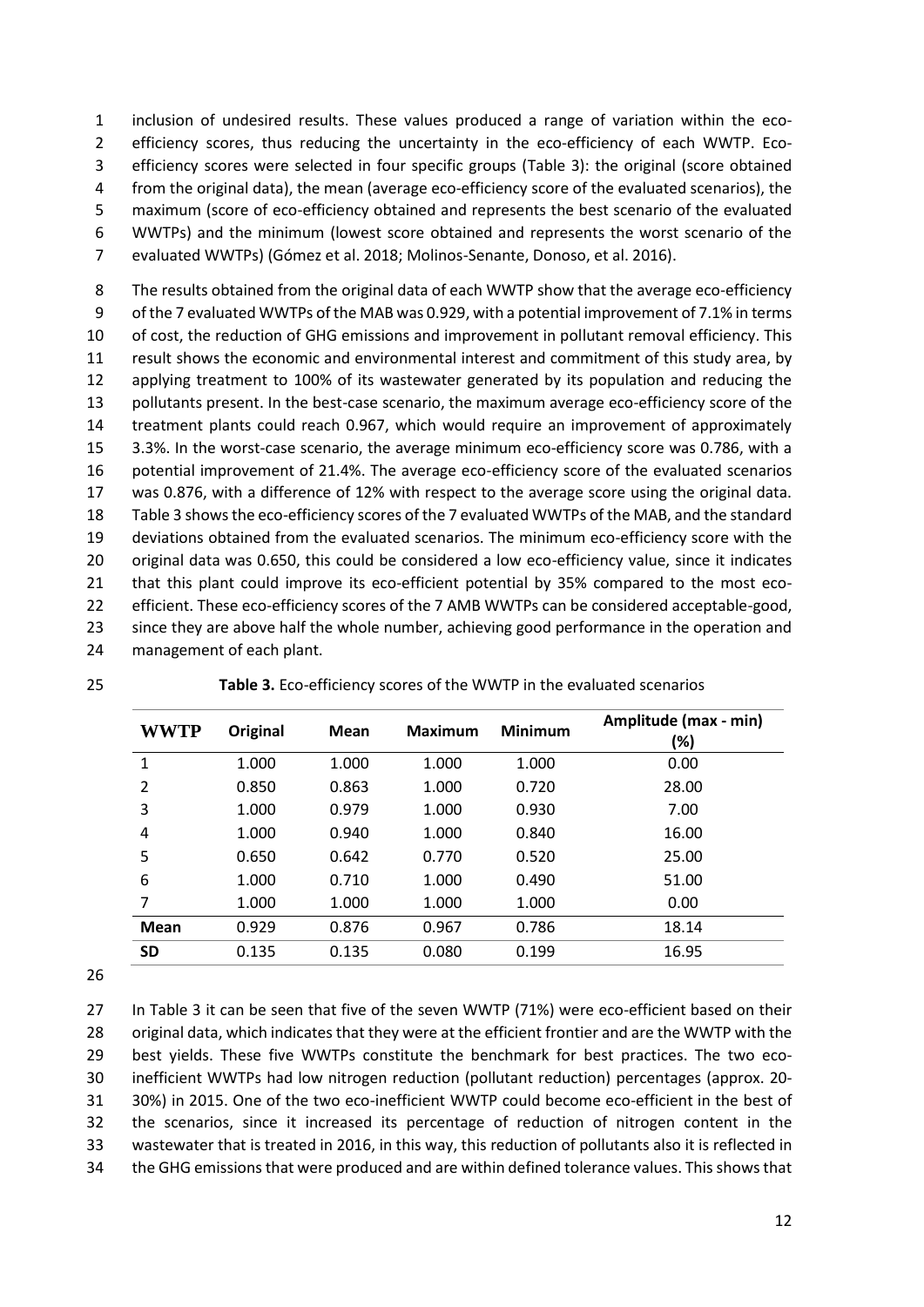in the most favorable scenario, six of the seven WWTP (86%) would probably be eco-efficient, 2 but one of the seven would not become eco-efficient even in the best of the scenarios. This eco- inefficient WWTP is a traditional type plant with low pollutant reduction percentages, and therefore, the GHG emissions that are produced are almost entirely unwanted outputs. By 5 reducing only 30% of the pollutants in the wastewater, the GHG emission ( $N_2O$  emission) occurs in the natural environment where the effluent, either raw or partially treated, is discharged, increasing the score of the undesirable output of this WWTP. If we focus on the worst-case scenario, two of the seven WWTP (29%) were identified as eco-

 efficient, which implies that three facilities that were considered eco-efficient based on their original data are no longer so in the scenario more pessimistic. From a management approach, these WWTP should be attentive to marginal changes in their performance, use of inputs and even quality problems, which could cause them to lose their eco-efficiency status. With these results, the importance of considering uncertainty in eco-efficiency evaluations is appreciated (Gómez et al. 2018). It should be noted that only two WWTP were eco-efficient in the four scenarios evaluated.

 As in the worst-case scenario, in the mean scenario, only two of the WWTP were eco-efficient. The average efficiency for the mean scenario is similar to the efficiency scores calculated with the original data from the set of WWTPs in the study area (operation data). These results mean that when the efficiency of the WWTP in this area as a whole is evaluated, the mean value 20 obtained considering the uncertainty is similar to that obtained from the original data. When the evaluation is focused on the level of each WWTP, considering the uncertainty of the data acquires greater relevance, some of the plants present a difference between the results of the original data and the mean of the evaluated scenarios (Molinos-Senante, Donoso, et al. 2016).

24 Considering GHG emissions (CH<sub>4</sub> and N<sub>2</sub>O) as part of the damages avoided (GHG not generated when applying treatment) by treating wastewater gives us a global vision of the importance of treating wastewater and its cost-benefit ratio. Avoiding the negative impact on the bodies of 27 water where the effluent is discharged is the main objective of a WWTP, and when carrying out an eco-efficiency evaluation we verify the correct operation or not of the plant, its points of improvement and the GHG emissions that is avoided when applying the treatment (direct emission). Direct emission is a desired output, it is the emission that is avoided by applying treatment to wastewater. If treatment were not applied, the emission would occur in the natural receiving environment, with 100% unwanted output. It is important to know and consider the GHG emission that is avoided with the treatment, in order to give a level of eco-efficiency to a WWTP. By reducing wastewater pollutants in the plant, it is considered that the indirect 35 emission of N<sub>2</sub>O will be of less impact and the eco-efficiency score of the WWTP will be high, based on its percentages of pollutant reduction. There are few studies of the impact and generation that occurs in the natural environment where the discharge is carried out, and the emission factor that the generation produces (conditions and temperature of the environment), therefore the importance of reducing pollutants as part of the treatment (Ramírez-Melgarejo et al. 2020). The key points to improve the eco-efficiency of a WWTP will be: increase its pollutant removal efficiency or reduce its operating and maintenance costs and GHG emissions within the defined tolerance values (Gómez et al. 2018).

 Fig. 1 illustratesthe ranges of variation (data uncertainty) between the best and worst evaluated scenarios, and the mean values of the eco-efficiency scores of the WWTPs. The different lengths 45 of the bars show the degree to which the uncertainties in the inputs, desirable outputs and undesirable outputs impact the eco-efficiency scores of each plant, indicating the stability of the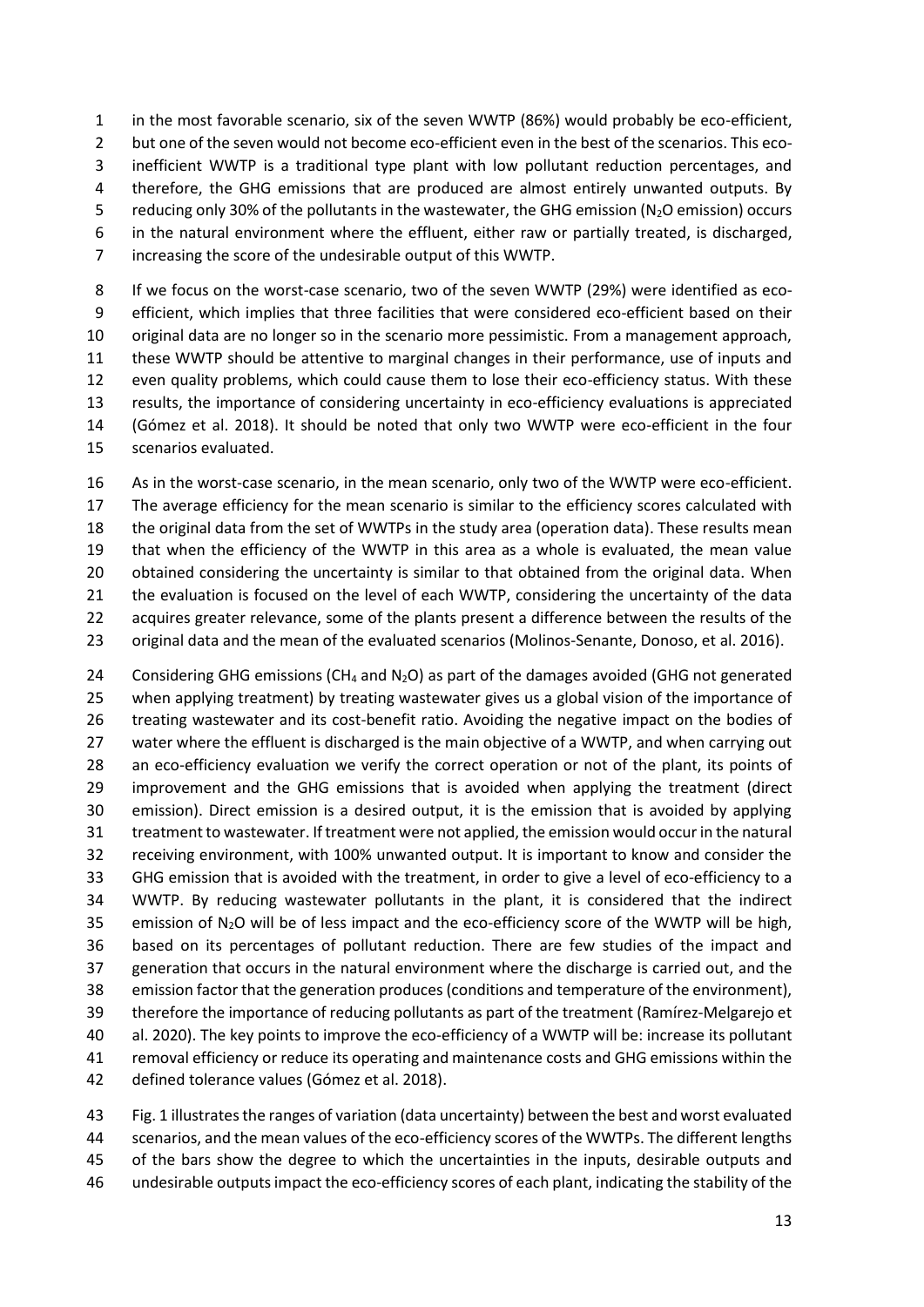eco-efficient scores obtained with the analysis. A large width of the bar reveals that there are

large differences in the scores between the best and worst-case scenarios, that is, the

uncertainty of the data has a great impact on the latter (the WWTP can improve or worsen

significantly when changing their inputs and/or outputs). A low amplitude indicates that the eco-

efficiency will change minimally regardless of variations in the data.



**A** Mean Maximum Minimum

 **Fig. 1** Eco-efficiency scores of each WWTP for the evaluated scenarios: maximum, average and minimum score

 Fig. 1 showsthat two of the analyzed WWTPs are eco-efficient in all the evaluated scenarios, the uncertainty of the data does not affect the eco-efficiency of these plants. WWTP 3 and 4 show low variability in their eco-efficiency scores obtained, which indicates that their scores do not differ drastically in either the best or the worst-case scenarios. WWTP 2 does not present low eco-efficiency scores although it does show a variability in its uncertainty, for example, plant 2 obtained eco-efficiency scores of 1 and 0.72 in the best and worst-case scenarios, respectively. WWTP 5 does present a low eco-efficiency score concerning the other WWTPs analyzed, although it is still a plant with an acceptable level of eco-efficiency, with eco-efficiency scores of 0.77 and 0.52 in the best and worst of the stages. Only one of the WWTPs presented a great amplitude between its maximum and minimum eco-efficiency scores, being a plant highly sensitive to the uncertainty intervals in its eco-efficiency scores obtained, having a score that oscillates between a minimum of 0.49 and a maximum of 1 in its worst and best of the evaluated scenarios. For the MAB WWTPs, the mean range between the best and worst-scenarios is 18%. 22 It should be noted that the WWTPs evaluated are not a homogeneous group. The results indicate that 6 of the 7 (86%) WWPT present amplitudes lower than 30%, and that only one WWTP presented a greater amplitude, reaching a maximum value of 51%.

 It is very effective to compare the sensitivities of the different treatment facilities to the uncertainty of the data when evaluating the eco-efficiency for a correct management of the WWTP (Gómez et al. 2018), in the sense that its performance may be little or very affected by the tolerance values. It is important to have reliable and truthful information on the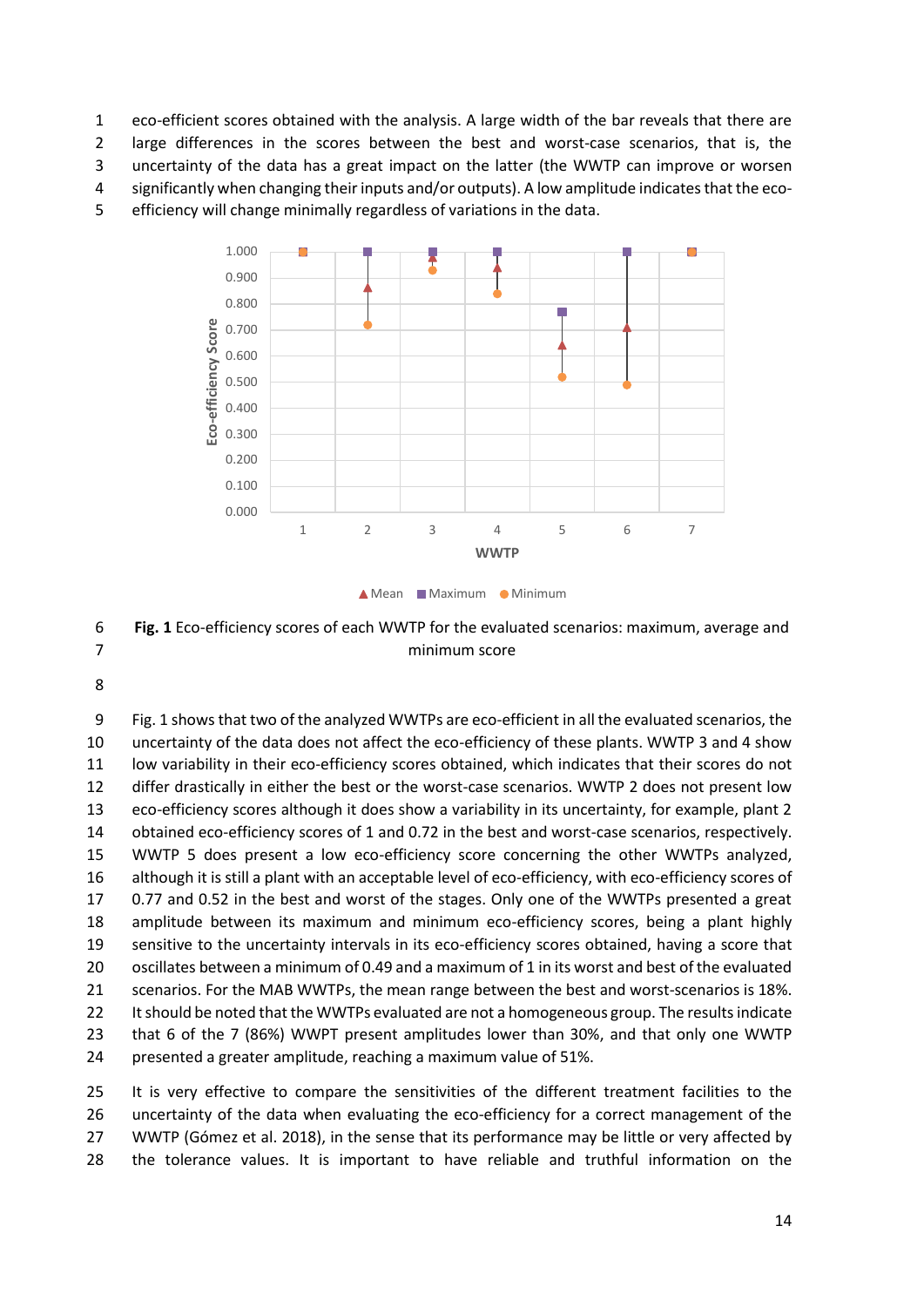- performance indicators of the treatment facilities to make and propose improvements,
- according to the scores obtained in the eco-efficiency evaluation (Gómez et al. 2018).
- 
- 3.3 Classification of WWTPs based on eco-efficiency scores
- 

6 Based on the R calculated for each plant ( $R^1_{k0}$  and  $R^2_{k0}$ ), the WWTPs were classified according to

their eco-efficiency scores obtained in each of the evaluated scenarios. This type of classification

is more robust, as it is based on numerous eco-efficiency estimates rather than a single estimate.

Table 4 contains the values of both indicators for each of the WWTP evaluated in this study.

 WWTPs 1 and 7 occupy the first position in the classification since they present the best performance in the evaluated scenarios when uncertainty is introduced in the eco-efficiency evaluation. When eco-efficiency was evaluated using the original data (Table 3), these WWTPs had an eco-efficiency score equal to 1, that is, they were identified as eco-efficient. By adding the uncertainty of the data in the assessment, this generated a more precise classification of the 15 WWTPs based on eco-efficiency scores. According to the values of  $R^1_{k0}$ , WWTP 4, 3 and 6 occupy the subsequent positions in the classification. These WWTPs were eco-efficient in the original and optimistic scenarios, but in the pessimistic scenario they were eco-inefficient and therefore 18 their value of  $R^1_{k0}$  is less than unity. Table 4 shows that the  $R^1_{k0}$  for WWTP 4 was 0.311, indicating that in 31.1% of the evaluations (227 scenarios), this facility was eco-efficient. WWTP 5 could 20 never be eco-efficient even in the optimistic scenario, since its value of  $R^1_{k0}$  is equal to zero, which indicates that it was identified as eco-inefficient in all the evaluated scenarios. Let us remember that WWTP 5 is a traditional type treatment plant with a low percentage of pollutant reduction, and when compared with the capacity and percentages of pollutant reduction of the other WWTPs in the area, it has a lower eco-efficiency score.

 WWTPs 1 and 7 are small treatment plants, with a population of 4,000-6,000 inhabitants served, 26 an installed capacity of 258,000-34,000 m<sup>3</sup>/year and with nitrogen reduction percentages of at least 80%, which allows them to have a better control in its operation and daily management, reflected in the returns achieved in each one of the evaluated scenarios. WWTPs 4 and 3 are the largest treatment plants in the study area, they contain 81% of the total population served, and have nitrogen reduction percentages of 43-77%. WWTPs 6 and 2 must be attentive to unforeseen changes in inputs and outputs, they are advanced treatment plants with an installed 32 capacity that ranges between 13-17 million  $m^3$ /year of treated wastewater, with nitrogen reduction percentages 23-81%. WWTP 5 is a traditional type treatment plant with low percentages of reduction of pollutants that range between 27% and 32%. It should be noted that the 5 advanced treatment WWTPs (plants 1, 2, 4, 6 and 7) treat their produced sludge to 36 generate electrical and thermal energy for their own consumption (desired CH<sub>4</sub> output), in addition that a percentage of stabilized sludge is used in compost and as alternative fuel. For 38 this reason, the desired outputs of these plants are higher, and it gives them a high eco-efficiency score. WWTPs 3 and 5 by dehydration and thermal drying, use the dry sludge in agriculture and cement (AMB 2016).

41 The results of the  $R^2_{k0}$  indicator facilitate the classification of WWTPs that have the same value 42 as R<sup>1</sup><sub>k0</sub>. In this study, the R<sup>2</sup><sub>k0</sub> values helped to classify WWTPs 4, 3 and 6 whose R<sup>1</sup><sub>k0</sub> values were the same (Table 4). These WWTPs had identical eco-efficiency scores when the original data 44 were used to calculate them, but they performed differently in the pessimistic scenario. The R<sup>2</sup><sub>k0</sub> 45 indicator made it possible to classify the WWTP with an  $R^1_{k0}$  equal to zero, referring to plants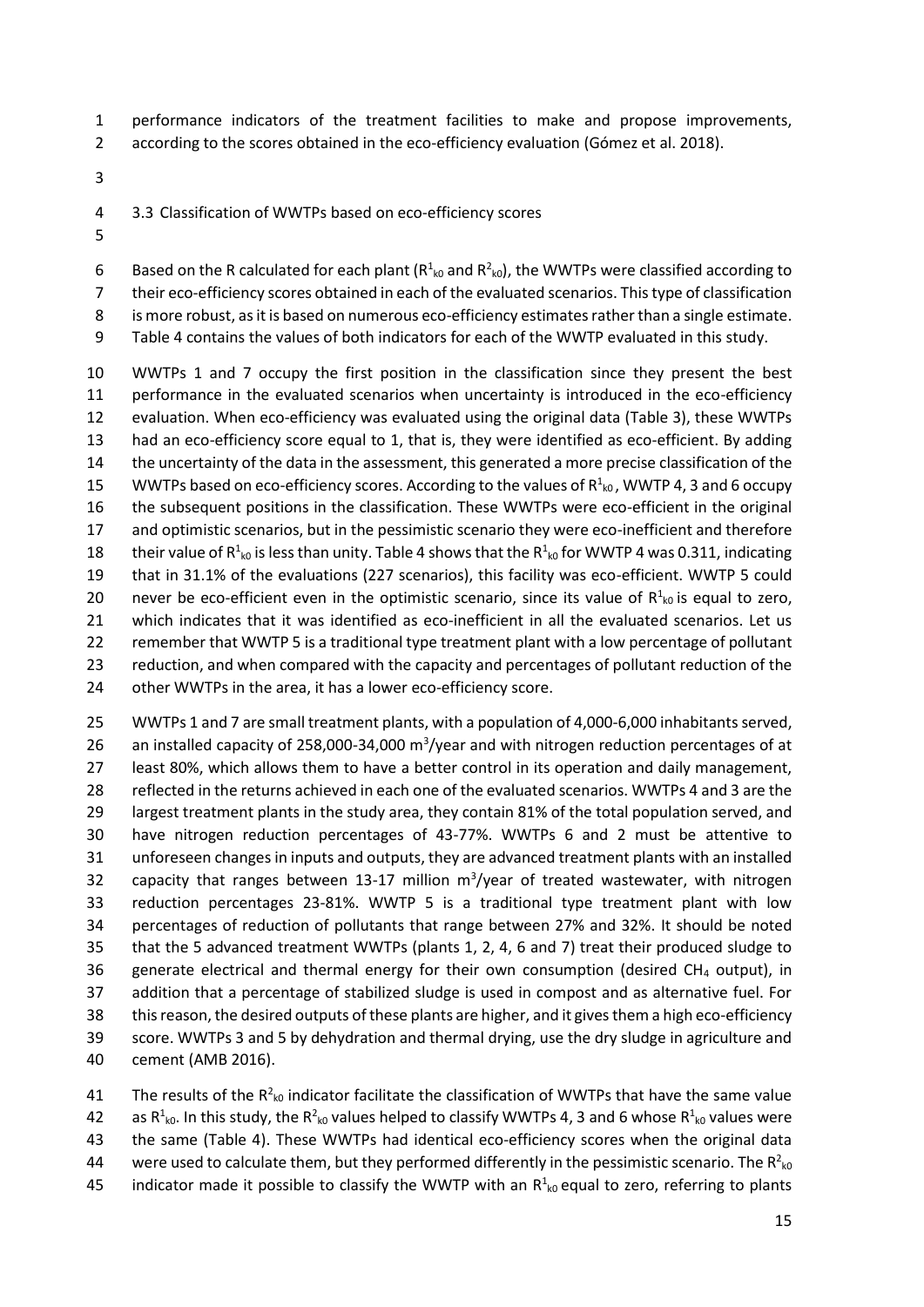- that were not identified as eco-efficient even in the optimistic scenario. Table 4 identifies WWTP
- 2 2 as eco-efficient in the optimistic scenario and WWTP 5 as the least eco-efficient facility, even
- in the optimistic scenario.
- 

| <b>WWTP</b>    | $R^1_{k0}$ | $R^2_{k0}$ |
|----------------|------------|------------|
| 1              | 1.000      |            |
| 7              | 1.000      |            |
| 4              | 0.311      | 0.912      |
| 3              | 0.279      | 0.970      |
| 6              | 0.243      | 0.616      |
| $\overline{2}$ | 0.095      | 0.848      |
| 5              | 0.000      | 0.642      |

**Table 4.** WWTP classification based on eco-efficiency scores for the evaluated scenarios

 Classifying WWTPs in a hierarchical way allows wastewater regulators to compare the eco- efficiency of WWTPs that apply the same regulatory framework (Gómez et al. 2018; Molinos- Senante, Donoso, et al. 2016). This issue is of great interest to environmental authorities, who ensure compliance with laws related to the environment and sustainability, applied to the correct management of WWTPs. In this way, environmental authorities receive more complete and reliable information (Molinos-Senante, Donoso, et al. 2016), for decision-making when establishing budgets, interventions or improvements to treatment plants. The eco-efficiency evaluation of the optimistic and pessimistic scenarios provides a moderate estimate of these scores for each WWTP (Gómez et al. 2018).

## **4. Conclusions**

 In recent years, interest has increased in evaluating the eco-efficiency of WWTPs and thus knowing their effectiveness and sustainability, considering the inputs and outputs of the process. Eco-efficiency evaluations in WWTP consider: inputs to be minimized, desirable results to be maximize and undesired results to be minimize. The DEA method is a widely used method for evaluating the eco-efficiency of WWTPs, applying several approaches in a single index. This 24 type of approach has many positive features but does not take into account uncertainty in the data.

 To overcome this limitation, this study evaluates the eco-efficiency of a sample of WWTP, considering the uncertainty of the data and, being the first to integrate GHG emissions as desired 28 and unwanted output. To carry out this evaluation, the DEA tolerance model was used, which introduces statistical tolerances in the data. By applying this approach, 729 eco-efficiency scores were estimated for each WWTP, analyzing optimistic and pessimistic scenarios. Using the estimated eco-efficiency scores, the WWTPs were classified according to their eco-efficiency, accounting for the uncertainty in each of the scenarios considered.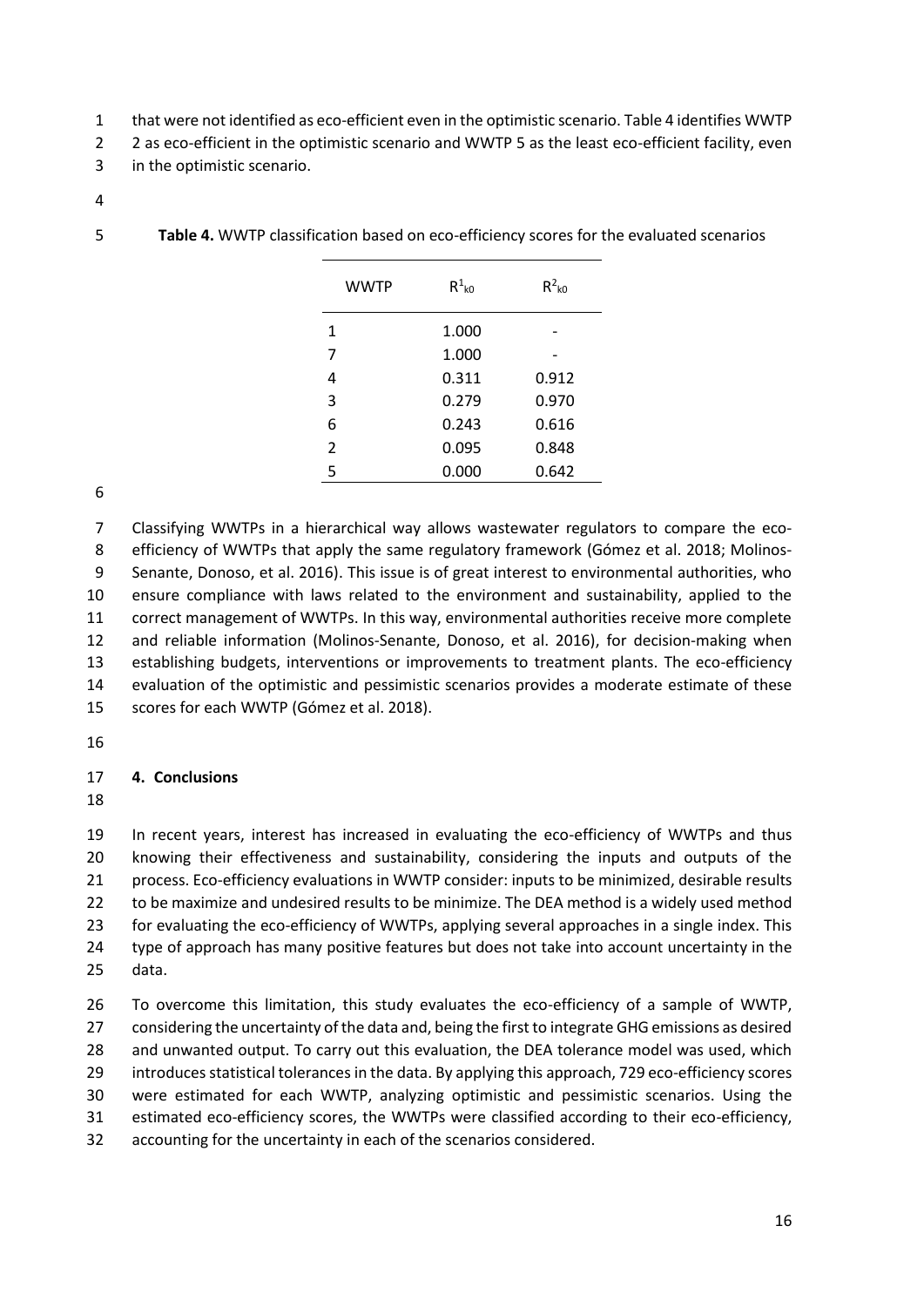The results of a sample of 7 MAB WWTPs provide the following results: 1) indirect GHG 2 emissions (electricity consumption and  $N_2O$  emissions) present a low tolerance value. This reveals the importance that WWTP administrators attach to the indirect emissions produced from wastewater treatment, and the operational efforts made to reduce the pollutants that are discharged into the natural environment and the correct management of electricity consumption. The tolerance values of the outlets show the different efforts made by the WWTPs to improve water services and the impact they generate. 2) Using the original data, 5 plants were identified as eco-efficient, this figure increased to 6 plants in the optimistic scenario and reduced to 2 plants in the pessimistic scenario. 3) According to the WWTP classification, only two eco- efficient plants were identified in all the evaluated scenarios. The scores obtained for each WWTP change significantly between scenarios, highlighting the importance of taking into account uncertainty in performance evaluations.

 From a political perspective, this study shows that in order to carry out eco-efficiency evaluations of WWTPs it is important to take into account the uncertainty of the data. If the uncertainty of the data is not taken into account, biased results would be obtained, preventing the identification of WWTPs whose eco-efficiency could vary significantly under small changes in the inputs or outputs. Considering GHG emissions as desired and unwanted outputs allows to have a global perspective of environmental and economic performance, allowing to understand the activities and impacts generated by a treatment plant (resources, waste and pollution). By using the DEA model with statistical tolerances and classifying the WWTPs, it provides the authorities of each region with the necessary information for decision-making in the implementation of productivity improvements, efficiency management, and innovation in the WWTPs and in the establishment of the waste treatment and/or management fee.

### **Acknowledgements**

- Monserrat G. Ramírez Melgarejo thanks CONACYT for the PhD scholarship. This work was
- supported by the operation data of the Technical Area of Sanitation and Inspection of the MAB.

### **References**

- Agència Catalana de l`Aigua. (2020). Preu de l'aigua, composició, serveis i altres conceptes. Agència Catalana de l'Aigua. *Generalitat de Catalunya*. http://aca.gencat.cat/ca/laca/observatori-del-preu-de-laigua/preu-de-laigua-composicio-serveis-i-altres-conceptes/index.html. Accessed 25 February 2020
- AMB. (2016). Datos Estadísticos. *ÀREA METROPOLITANA DE BARCELONA*. http://www.amb.cat/es/web/medi-ambient/aigua/instalacions-i- equipaments/llistat?p\_p\_id=EquipamentSearchListPortlet\_WAR\_AMBSearchPortletportl et&p\_p\_lifecycle=1&p\_p\_state=normal&\_EquipamentSearchListPortlet\_WAR\_AMBSearc hPortletportlet\_pageNum=1&\_EquipamentS. Accessed 15 May 2016
- Beltrán-Esteve, M., Reig-Martínez, E., & Estruch-Guitart, V. (2017). Assessing eco-efficiency: A metafrontier directional distance function approach using life cycle analysis. *Environmental Impact Assessment Review*, *63*, 116–127. https://doi.org/10.1016/j.eiar.2017.01.001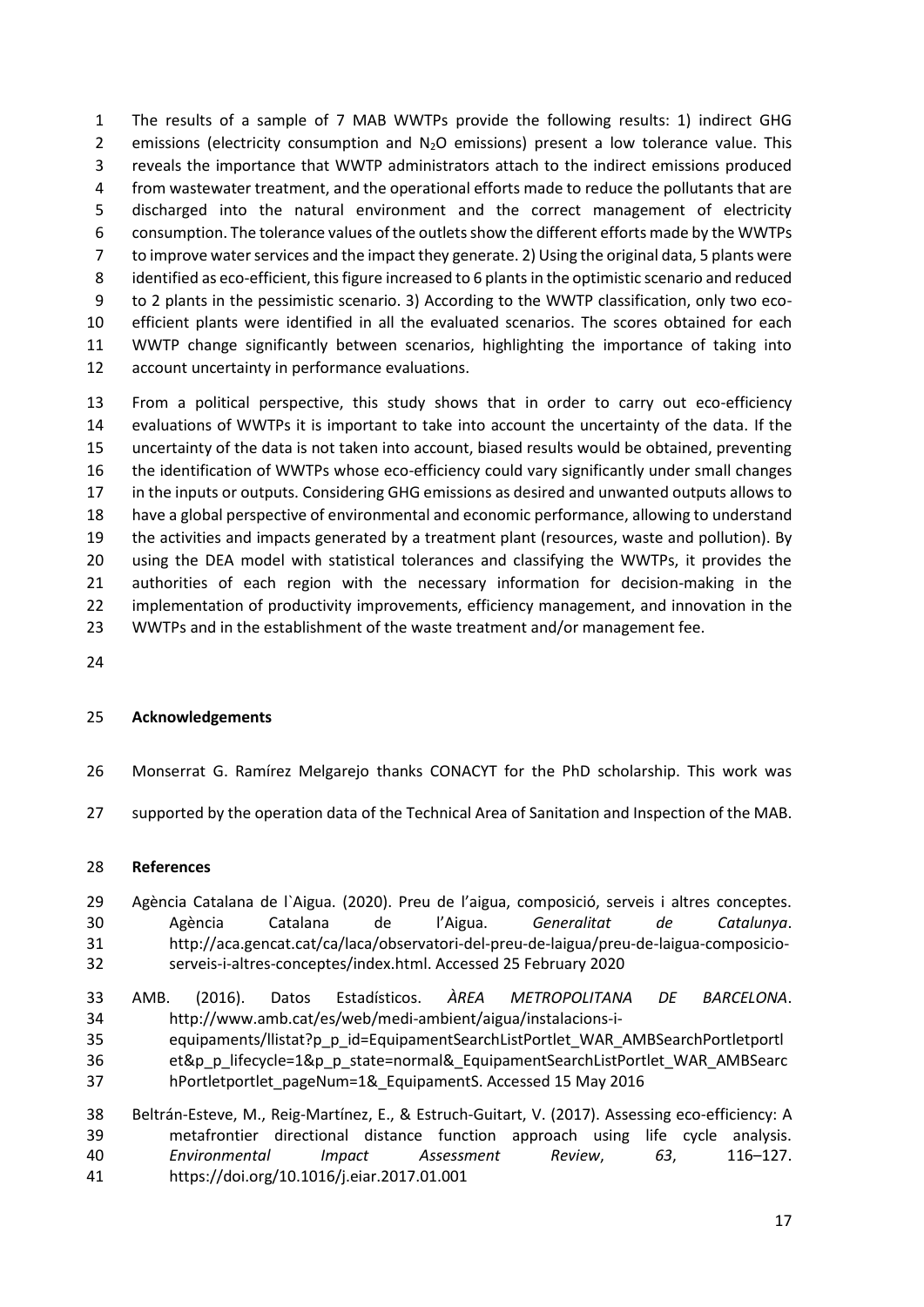- Boscá, J. E., Liern, V., Sala, R., & MartÍnez, A. (2011). Ranking decision making units by means of soft computing DEA models. *International Journal of Uncertainty, Fuzziness and Knowlege-Based Systems*, *19*(1), 115–134. https://doi.org/10.1142/S0218488511006915
- Caiado, R. G. G., de Freitas Dias, R., Mattos, L. V., Quelhas, O. L. G., & Leal Filho, W. (2017, November 1). Towards sustainable development through the perspective of eco-efficiency - A systematic literature review. *Journal of Cleaner Production*. Elsevier Ltd. https://doi.org/10.1016/j.jclepro.2017.07.166
- CH2M HILL. Discussion Paper for a Wastewater Treatment Plant Sector Greenhouse Gas Emissions Reporting Protocol. , California Wastewater Climate Group and Bay Area Clean Water Agencies (2007). Oakland, California. http://scap1.org/Air Reference Library/070903 Final WWTP Emissions Discussion Paper.pdf
- Charnes, A., Cooper, W., & Rhodes, E. (1978). Measuring the efficiency of decision making units. *Company European Journal of Operational Research*, *2*, 429–444.
- Cooper, W. W., Seiford, L. M., & Tone, K. (2007). *Data envelopment analysis: A comprehensive text with models, applications, references and DEA-solver software: Second edition*. *Data Envelopment Analysis: A Comprehensive Text with Models, Applications, References and DEA-Solver Software: Second Edition*. Springer US. https://doi.org/10.1007/978-0-387- 45283-8
- Delre, A., Mønster, J., & Scheutz, C. (2017). Greenhouse gas emission quantification from wastewater treatment plants, using a tracer gas dispersion method. *Science of The Total Environment*, *605*–*606*, 258–268. https://doi.org/10.1016/J.SCITOTENV.2017.06.177
- Dyson, R. G., & Shale, E. A. (2010). Data Envelopment Analysis, Operational Research and Uncertainty. *The Journal of the Operational Research Society*. Palgrave Macmillan JournalsOperational Research Society. https://doi.org/10.2307/40540225
- FAO. (2019). Food consumption. *FAO*. http://www.fao.org/search/es/?cx=018170620143701104933%3Aqq82jsfba7w&q=protei n+consumption&cof=FORID%3A9&siteurl=www.fao.org%2Fhome%2Fes%2F&ref=www.g oogle.com%2F&ss=7046j4174570j19. Accessed 13 March 2019
- Farrell, A. E., Kerr, A. C., Brandt, A. R., Franco, G., Barkalow, G., & Energy-related, P. RESEARCH ROADMAP FOR GREENGOUSE GAS INVENTORY METHODS. , California Energy Commission (2005). California. http://www.energy.ca.gov/2005publications/CEC-500-2005-097/CEC-500-2005-097.PDF
- Fujii, H., Managi, S., & Matousek, R. (2014). Indian bank efficiency and productivity changes with undesirable outputs: A disaggregated approach. *Journal of Banking & Finance*, *38*, 41–50. https://doi.org/10.1016/j.jbankfin.2013.09.022
- García Besné, A., Luna, D., Cobos, A., Lameiras, D., Ortiz-Moreno, H., & Güereca, P. (2018). A methodological framework of eco-efficiency based on fuzzy logic and Life Cycle Assessment applied to a Mexican SME. *Environmental Impact Assessment Review*, *68*, 38– 48. https://doi.org/10.1016/j.eiar.2017.10.008
- GDRC. (2019). Sustainability Concepts: Eco-efficiency. *Global Development Research Center*. http://www.gdrc.org/sustdev/concepts/04-e-effi.html. Accessed 17 February 2020
- Gémar, G., Gómez, T., Molinos-Senante, M., Caballero, R., & Sala-Garrido, R. (2018). Assessing changes in eco-productivity of wastewater treatment plants: The role of costs, pollutant removal efficiency, and greenhouse gas emissions. *Environmental Impact Assessment Review*, *69*, 24–31. https://doi.org/10.1016/J.EIAR.2017.11.007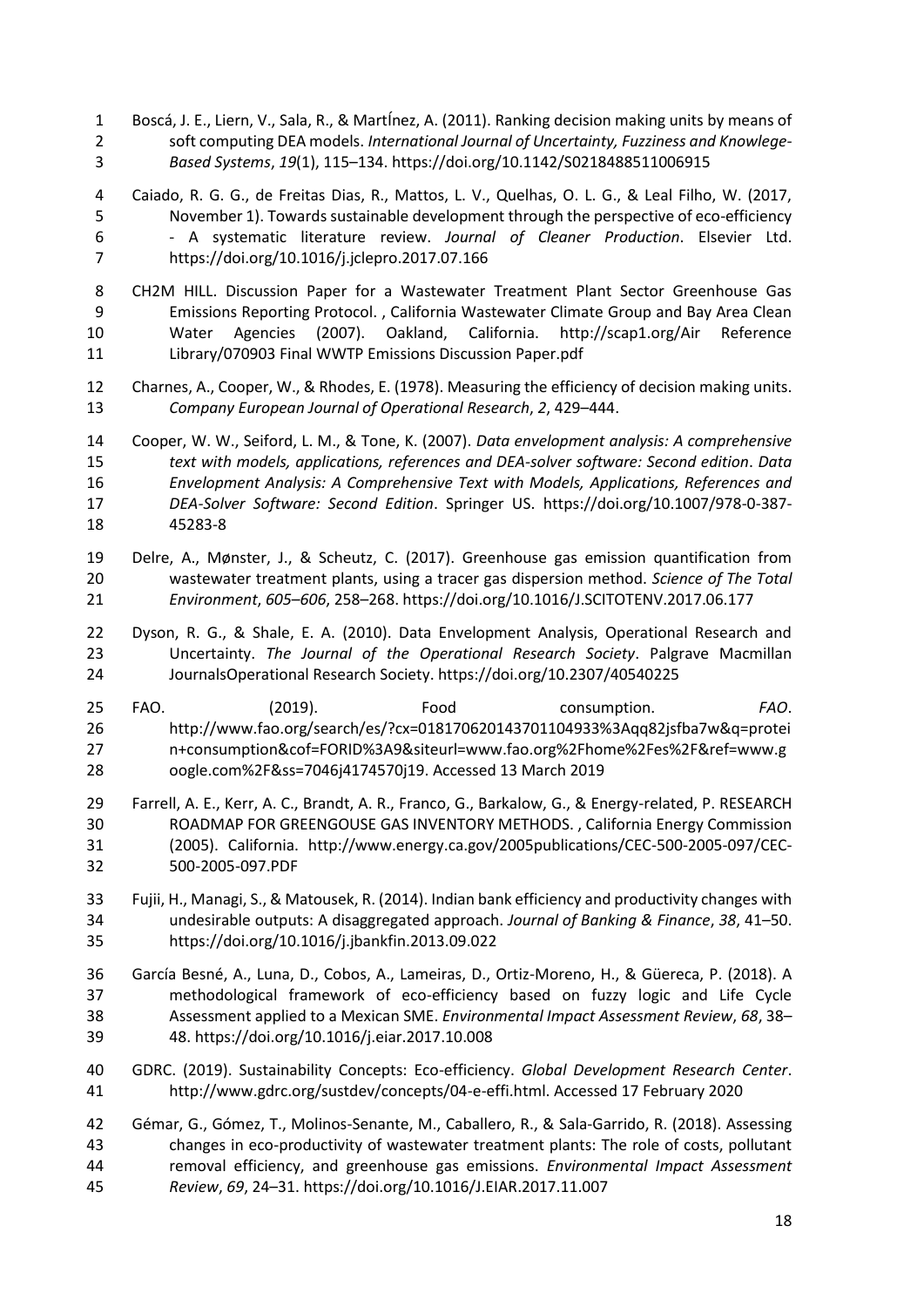- Georgopoulou, A., Angelis-Dimakis, A., Arampatzis, G., & Assimacopoulos, D. (2014). *Eco-efficiency assessment in the agricultural sector: The case of fresh form tomato crop in Phthiotida Eco-efficiency assessment in the agricultural sector: The case of fresh form tomato crop in Phthiotida*.
- GHG Protocol. (2014). *GHG Protocol Scope 2 Guidance. An amendment to the GHG Protocol Corporate Standard*.
- Gómez, T., Gémar, G., Molinos-Senante, M., Sala-Garrido, R., & Caballero, R. (2018). Measuring the eco-efficiency of wastewater treatment plants under data uncertainty. *Journal of Environmental Management*, *226*, 484–492. https://doi.org/10.1016/j.jenvman.2018.08.067
- Gupta, D., & Singh, S. K. (2012). Greenhouse Gas Emissions from Wastewater Treatment Plants: A Case Study of Noida. *Journal of Water Sustainability*, *2*(2), 131–139.
- Hreiz, R., Latifi, M. A., & Roche, N. (2015). Optimal design and operation of activated sludge processes: State-of-the-art. *Chemical Engineering Journal*, *281*, 900–920. https://doi.org/10.1016/j.cej.2015.06.125
- Huppes, G., & Ishikawa, M. (2007). An introduction to quantified eco-efficiency analysis. In *Quantified Eco-Efficiency* (pp. 1–38). Springer, Dordrecht. https://doi.org/10.1007/1-4020- 5399-1\_1
- Hwang, K.-L., Bang, C.-H., & Zoh, K.-D. (2016). Characteristics of methane and nitrous oxide emissions from the wastewater treatment plant. *Bioresource Technology*, *214*, 881–884. https://doi.org/10.1016/j.biortech.2016.05.047
- IPCC. (2006). Capítulo 6: Tratamiento y eliminación de aguas residuales. In *Volumen 5: Desechos* (p. 31). http://www.ipcc- nggip.iges.or.jp/public/2006gl/spanish/pdf/5\_Volume5/V5\_6\_Ch6\_Wastewater.pdf. Accessed 15 March 2016
- IPCC. (2015). Fifth Assessment Report Synthesis Report by IPCC issuu. *IPCC*. https://issuu.com/unipcc/docs/syr\_ar5\_final\_full\_wcover. Accessed 15 January 2020
- IPCC. (2019). Chapter 6: Wastewater treatment and discharge. In *2019 Refinement to the 2006 IPCC Guidelines for National Greenhouse Gas Investories* (p. 72).
- Jungdorf, S., Anthony, C., Morales Gabriela Y Hernández, M., Norma, C., Jungdor, S., Morales Gabriela, M., & Norma, H. C. (2017). EL PRECIO DEL TRATAMIENTO DE LAS AGUAS RESIDUALES. *3.er Congreso Nacional AMICA*, 3. http://www.cepep.gob.mx/es/CEPEP/Materiales#Metodologias. Accessed 10 February 2020
- Kampschreur, M. J., Temmink, H., Kleerebezem, R., Jetten, M. S. M., & Van Loosdrecht, M. C. M. (2009). Nitrous oxide emission during wastewater treatment. *Water Research*, *43*, 4093– 4103. https://doi.org/10.1016/j.watres.2009.03.001
- Koopmans, T. (1951). *Activity analysis of production and allocation*. New York: Jonn Wiley & Sons. https://www.iberlibro.com/Activity-analysis-production-allocation-Proceedings-Conference/30328300413/bd. Accessed 17 August 2020
- Lara, S., & Préndez, M. (2003). Aguas Servidas de la región Metropolitana como fuente de gases de efecto Invernadero (p. 12). Chile. https://www.researchgate.net/profile/Margarita\_Prendez/publication/242664006\_XV\_C ONGRESO\_DE\_INGENIERIA\_SANITARIA\_Y\_AMBIENTAL\_AIDIS-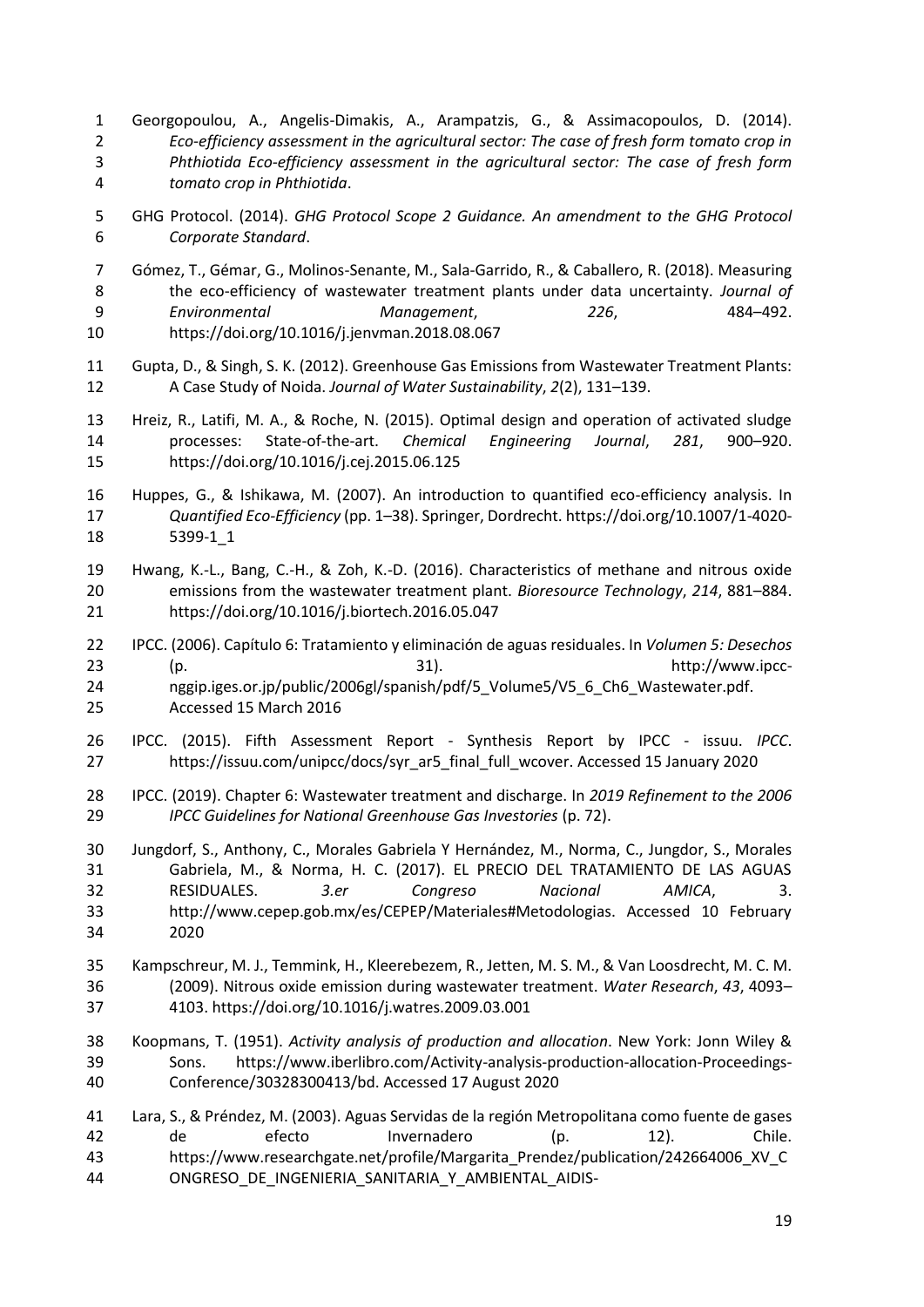- CHILE/links/0046352bc48c832ed1000000/XV-CONGRESO-DE-INGENIERIA-SANITARIA-Y-AMBIENTAL-AIDIS-CHILE.pdf
- Law, Y., Ye, L., Pan, Y., & Yuan, Z. (2012). Nitrous oxide emissions from wastewater treatment processes. *Philosophical Transactions of The Royal Society B*, 1265–1277. https://doi.org/10.1098/rstb.2011.0317
- Lorenzo-Toja, Y., V Azquez-Rowe, I., Chenel, S., Ee Marín-Navarro, D., Moreira, M. T., & Feijoo, G. (2015). Eco-efficiency analysis of Spanish WWTPs using the LCA þ DEA method. *Water Research*, *68*, 651–666. https://doi.org/10.1016/j.watres.2014.10.040
- Martzopoulou, A., & Komninos, N. (2019). The Effect of Solar Energy on the EnvironmentalImpacts and Sustainability of Food Industry. *Journal of Environmental Accounting and Management*, *7*(3), 303–321. https://doi.org/10.5890/jeam.2019.09.005
- Metcalf & Eddy, G., Tchobanoglous, G., Stensel, H. D., Tsuchihashi, R., Burton, F. L. (Franklin L., Abu-Orf, M., et al. (2014). *Wastewater engineering : treatment and resource recovery* (5th ed.). New York [etc.] : McGraw-Hill. http://cataleg.upc.edu/record=b1444219~S1\*cat. Accessed 20 November 2017
- Ministerio para la Transición Ecológica y el Reto Demográfico. (2018). *FACTORES DE EMISIÓN REGISTRO DE HUELLA DE CARBONO, COMPENSACIÓN Y PROYECTOS DE ABSORCIÓN DE DIÓXIDO DE CARBONO*.
- Molinos-Senante, M., Donoso, G., & Sala-Garrido, R. (2016). Assessing the efficiency of Chilean water and sewerage companies accounting for uncertainty. *Environmental Science and Policy*, *61*, 116–123. https://doi.org/10.1016/j.envsci.2016.04.003
- Molinos-Senante, M., On Sala-Garrido, R., & Hern Andez-Sancho, F. (2016). Development and application of the Hicks-Moorsteen productivity index for the total factor productivity assessment of wastewater treatment plants. *Journal of Cleaner Production*, *112*, 3116– 3123. https://doi.org/10.1016/j.jclepro.2015.10.114
- Monastyrenko, E. (2017). Eco-efficiency outcomes of mergers and acquisitions in the European electricity industry. *Energy Policy*, *107*, 258–277. https://doi.org/10.1016/j.enpol.2017.04.030
- Myhre, G., Shindell, D., Bréon, F.-M., Collins, W., Fuglestvedt, J., Huang, J., et al. (2013). *Anthropogenic and Natural Radiative Forcing: In Climate Change 2013: The Physical Science Basis. Contribution of Working Group I to the Fifth Assessment Report of the Intergovernmental Panel on Climate Change*. *Cambridge University Press, Cambridge, United Kingdom and New York, NY, USA*. https://doi.org/10.1017/ CBO9781107415324.018
- Nolasco, D. A. (2010). Desarrollo de proyectos MDL en plantas de tratamiento de aguas residuales. *Banco Interamericano de Desarrollo*. https://publications.iadb.org/handle/11319/5506
- Noyola, A., Paredes, M. G., Güereca, L. P., Molina, L. T., & Zavala, M. (2018). Methane correction factors for estimating emissions from aerobic wastewater treatment facilities based on field data in Mexico and on literature review. *Science of the Total Environment*, *639*, 84– 91. https://doi.org/10.1016/j.scitotenv.2018.05.111
- Paredes, M. G., Güereca, L. P., Molina, L. T., & A., N. (2015). Methane emissions from stabilization ponds for municipal wastewater treatment in Mexico. *Journal of Integrative Environmental Sciences*, *12*, 139–153. https://www.tandfonline.com/doi/pdf/10.1080/1943815X.2015.1110185?needAccess=tr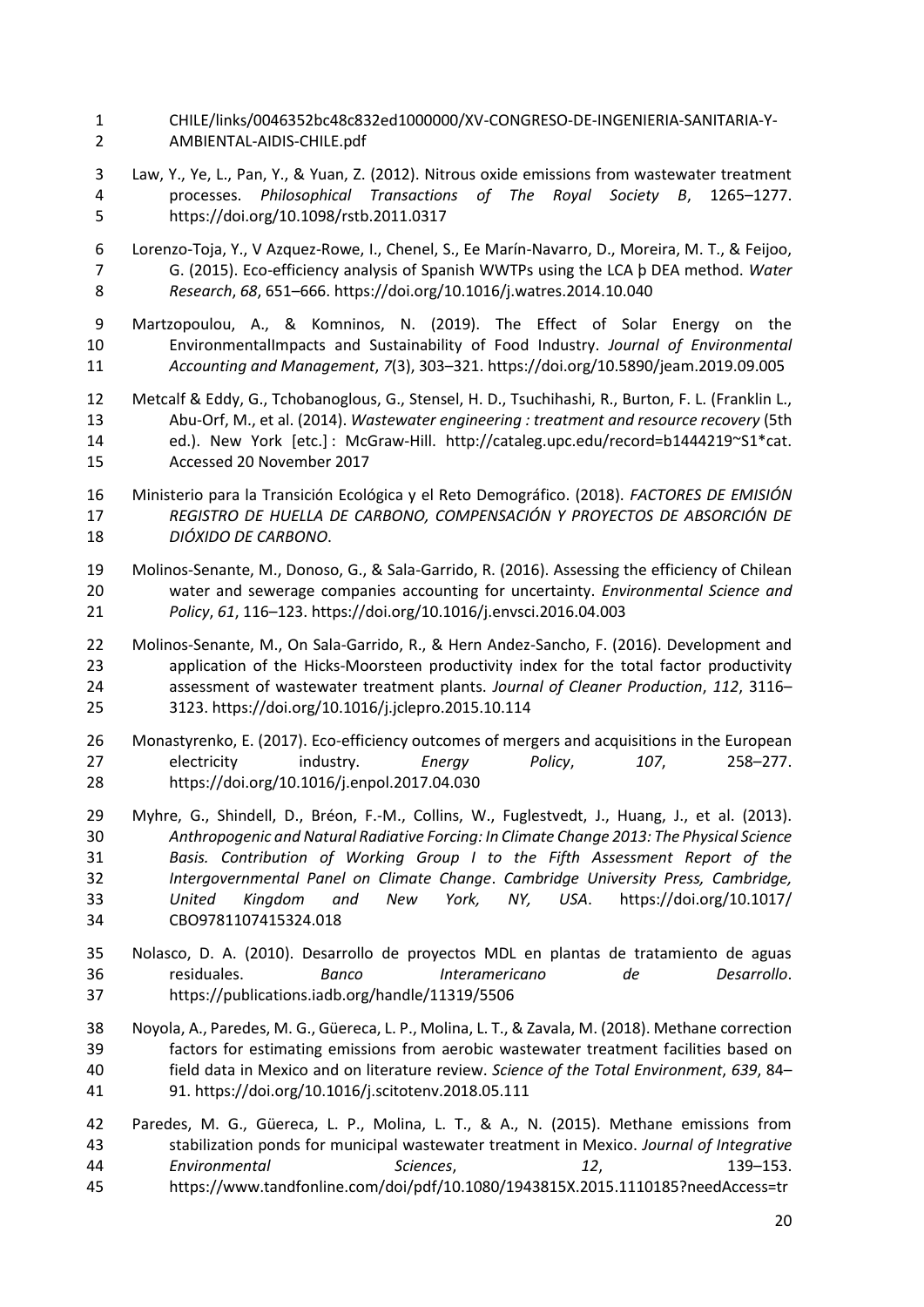ue. Accessed 5 October 2019

 Paredes, M. G., Güereca, L. P., Molina, L. T., & Noyola, A. (2019). Methane emissions from anaerobic sludge digesters in Mexico: On-site determination vs. IPCC Tier 1 method. *Science of the Total Environment*, *656*, 468–474. https://doi.org/10.1016/j.scitotenv.2018.11.373

 Ramírez-Melgarejo, M., Reyes-Figueroa, A. D., Gassó-Domingo, S., & Güereca, L. P. (2020). Analysis of Empirical Methods for the Quantification of N 2 O Emissions in Wastewater Treatment Plants : Comparison of Emission Results Obtained from the IPCC Tier 1 Methodology and the Methodologies that Integrate Operational Data. *Science of the Total Environment*, *747*, 141288. https://doi.org/10.1016/j.scitotenv.2020.141288

- Ren, J., & Liang, H. (2017). Multi-criteria group decision-making based sustainability measurement of wastewater treatment processes. *Environmental Impact Assessment Review*, *65*, 91–99. https://doi.org/10.1016/j.eiar.2017.04.008
- Sala-Garrido, R., Hernández-Sancho, F., & Molinos-Senante, M. (2012). Assessing the efficiency of wastewater treatment plants in an uncertain context: A DEA with tolerances approach. *Environmental Science and Policy*, *18*, 34–44. https://doi.org/10.1016/j.envsci.2011.12.012
- Schaltegger, S., & Sturm, A. (1989). Ecology induced management decision support. Starting points for instrument formation. *University of Basel*.
- Scheehle, E. A., & Doorn, M. R. . Improvements to the U.S. Wastewater Methane and Nitrous Oxide Emissions Estimates. , U.S. EPA (2004). Washington, DC. https://www3.epa.gov/ttnchie1/conference/ei12/green/scheehle.pdf
- Snip, L. (2010). *Quantifying the greenhouse gas emissions of wastewater treatment plants*. Wageningen University. Retrieved from http://edepot.wur.nl/138115
- Thomsen, M., & Lyck, E. (2005). *Emission of CH4 and N2O from Wastewater Treatment Plants (6B)*. *Water*. Denmark. http://www2.dmu.dk/1\_viden/2\_publikationer/3\_arbrapporter/rapporter/ar208.pdf
- Tsolas, I. E. (2010). Assessing power stations performance using a DEA-bootstrap approach. *International Journal of Energy Sector Management*, *4*(3), 337–355. https://doi.org/10.1108/17506221011073833
- Yang, F., Yang, M., Xue, B., & Luo, Q. (2018). The effects of China's western development strategy implementation on local ecological economic performance. *Journal of Cleaner Production*, *202*, 925–933. https://doi.org/10.1016/j.jclepro.2018.08.203
- Zha, J., Yuan, W., Dai, J., Tan, T., & He, L. (2020). Eco-efficiency, eco-productivity and tourism growth in china: a non-convex metafrontier DEA-based decomposition model. *Journal of Sustainable Tourism*, *28*(5), 663–685. https://doi.org/10.1080/09669582.2019.1699102
- 

# **Declarations**

**Funding**: Monserrat Ramírez-Melgarejo received a scholarship from CONACYT with agreement

number 612685.